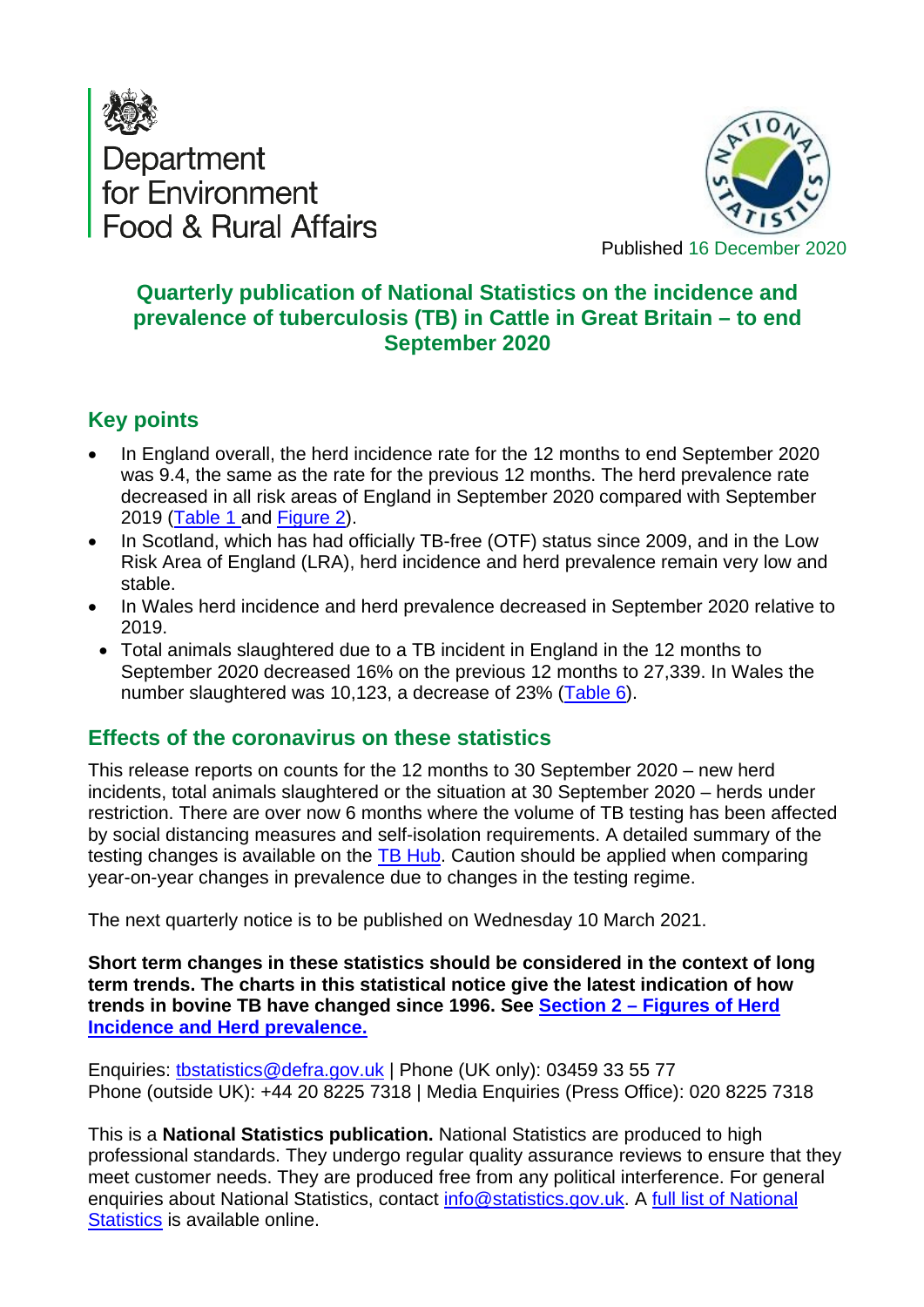## <span id="page-1-0"></span>**Contents**

| Key points                                                                                    | 1              |
|-----------------------------------------------------------------------------------------------|----------------|
| Effects of the coronavirus on these statistics                                                | 1              |
| Contents                                                                                      | $\overline{2}$ |
| Section 1 - Key tables summarising key bTB data to September 2020                             | 3              |
| 1.1 Herd incidence and herd prevalence                                                        | 3              |
| 1.2 New herd incidents and non-OTF herds                                                      | 3              |
| 1.3 Animals Slaughtered as a result of a TB incident                                          | 6              |
| Section 2 – Figures of Herd Incidence and Herd prevalence                                     | $\overline{7}$ |
| 2.1 - List of figures                                                                         | 7              |
| 2.2 Figures showing Herd incidence since 1996                                                 | 8              |
| 2.3 Figures showing herd prevalence since 1996                                                | 11             |
| Section 3 - About these statistics                                                            | 13             |
| 3.1 Notes on the data                                                                         | 13             |
| <b>3.2 National Statistics Status</b>                                                         | 13             |
| 3.3 Feedback on this release                                                                  | 13             |
| Section 4 - Detailed information on incidence and prevalence of TB in Cattle in Great Britain | 14             |
| 4.1 In this section                                                                           | 14             |
| 4.2 Why monitor statistics about bTB?                                                         | 14             |
| 4.3 Factors affecting statistics on incidence and prevalence of TB in cattle                  | 14             |
| 4.4 Trends in TB                                                                              | 15             |
| 4.5 Surveillance policy in GB                                                                 | 16             |
| 4.6 Current differences in surveillance policy in GB                                          | 16             |
| 4.5 Link to Methodology Documentation                                                         | 17             |
| 4.6 Trends in herd tests                                                                      | 17             |
| Annex 1 - Background Information on Bovine Tuberculosis                                       | 19             |
| What is bovine tuberculosis?                                                                  | 19             |
| What are the impacts of bTB?                                                                  | 19             |
| Additional information on bovine TB                                                           | 19             |
| Annex 2 - Glossary of key terms                                                               | 20             |
| Definitions of common terms in this release                                                   | 20             |
| <b>Further information</b>                                                                    | 22             |
| Annex 3 - England County mapping within regions                                               | 23             |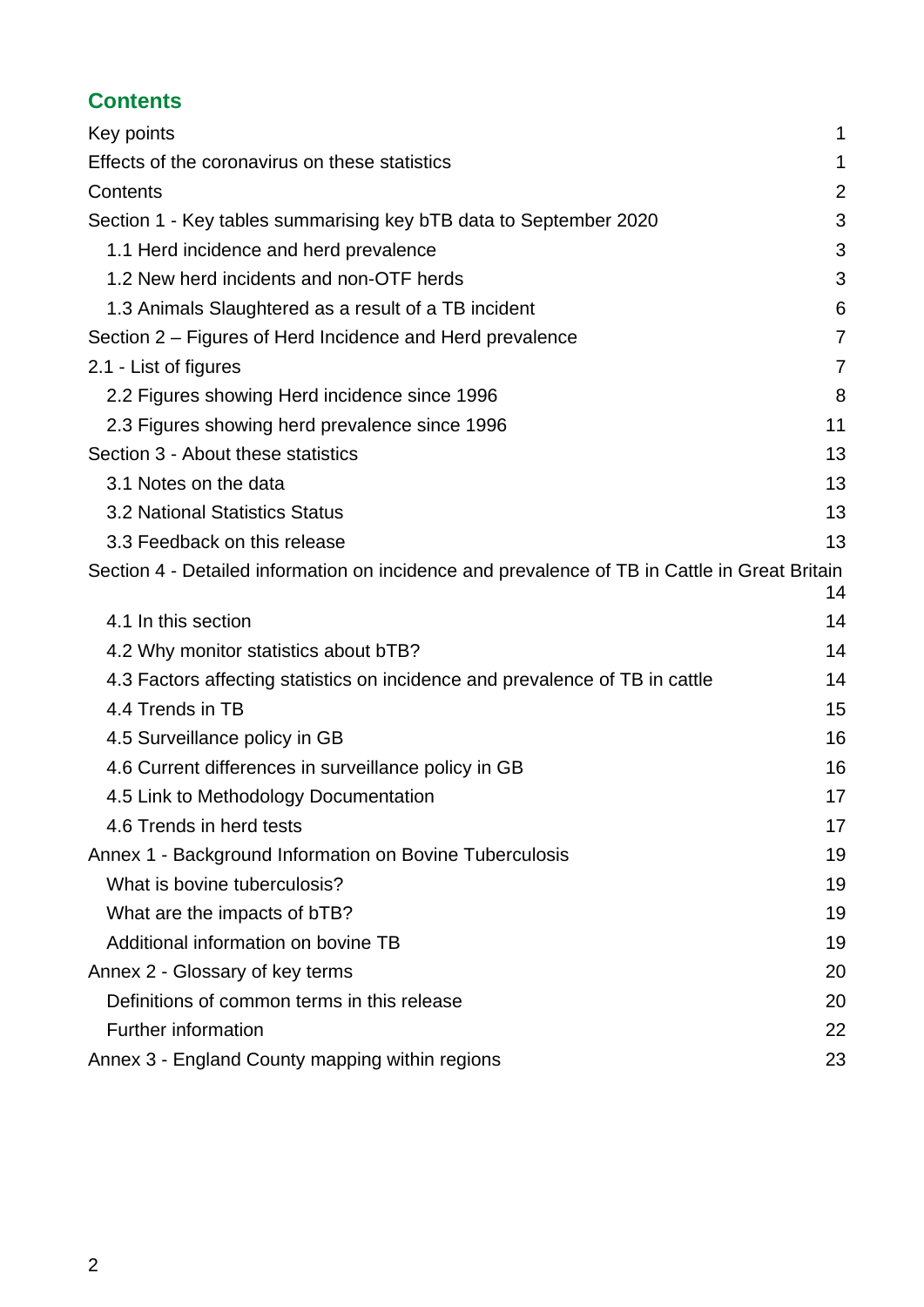## <span id="page-2-1"></span>**Section 1 - Key tables summarising key bTB data to September 2020**

#### <span id="page-2-2"></span>**1.1 Herd incidence and herd prevalence**

The headline measure of **Herd incidence** is the rate of new herd incidents per 100 herd years at risk. The rate is based around the total amount of time that herds tested were unrestricted and at risk of infection since the end of their last TB incident or negative herd test, rather than the total number of tests carried out on those herds. The rate in the High Risk Area of England was 16.5 at end September 2020, which means for every 100 unrestricted herds undergoing bTB surveillance in that period APHA detected on average 16.5 new breakdowns. A [document describing](http://www.gov.uk/government/statistics/data-and-methodology) the herd years at risk measure is available online.

**Herd prevalence** - the percentage of all registered herds which were not Officially TB Free (OTF) due to a TB incident at end of September 2020 compared to the end of September 2019 (Table 1) decreased in all risk areas of England. Prevalence in the Edge area (5.4%) remains above the England overall figure (4.7%). English prevalence is at the lowest level it has been since December 2010 and in the High Risk Area value of 8.8% was last recorded in September 2010. In Wales overall herd prevalence has decreased from 5.5% to 5.0%. Wales High West TB region was the main driver of the change (see Table 3), with Intermediate North and Low regions increasing slightly. The same trend was reported in Wales last quarter.

|                            | <b>Herd</b><br>incidence<br>12 months to | <b>Herd</b><br>incidence<br>12 months to | <b>Herd</b><br>prevalence | <b>Herd</b><br>prevalence   |
|----------------------------|------------------------------------------|------------------------------------------|---------------------------|-----------------------------|
| Region                     | 30 Sept 19                               | 30 Sept 20                               |                           | at 30 Sept 19 at 30 Sept 20 |
| England (All)              | 9.4                                      | 9.4                                      | 5.3                       | 4.7                         |
| England - HRA              | 17.4                                     | 16.5                                     | 10.1                      | 8.8                         |
| England - Edge             | 10.1                                     | 9.7                                      | 5.6                       | 5.4                         |
| England - LRA              | 1.0                                      | 0.9                                      | 0.4                       | 0.3                         |
| Scotland (All)             | 0.6                                      | 0.7                                      | 0.2                       | 0.2                         |
| Wales (All)                | 7.1                                      | 6.5                                      | 5.5                       | 5.0                         |
| Wales - High West          | 13.1                                     | 10.5                                     | 11.7                      | 9.8                         |
| Wales - High East          | 9.6                                      | 9.2                                      | 5.9                       | 5.9                         |
| Wales - Intermediate North | 6.5                                      | 7.1                                      | 5.5                       | 6.1                         |
| Wales - Intermediate Mid   | 4.0                                      | 3.2                                      | 2.3                       | 1.8                         |
| Wales - Low                | 0.9                                      | 2.1                                      | 0.5                       | 0.9                         |

#### <span id="page-2-0"></span>**Table 1: Herd incidence and herd prevalence**

#### <span id="page-2-3"></span>**1.2 New herd incidents and non-OTF herds**

The number of new TB herd incidents in the 12 months to end of September 2020 compared to 12 months to end September 2019 [\(Table 2\)](#page-3-0):

- decreased by 8% in England, driven by reductions in all risk areas.
- decreased in Wales by 10% to 615, with the Intermediate North and Low TB areas showing increases. The large percentage change in the Low area is as a consequence of small base number.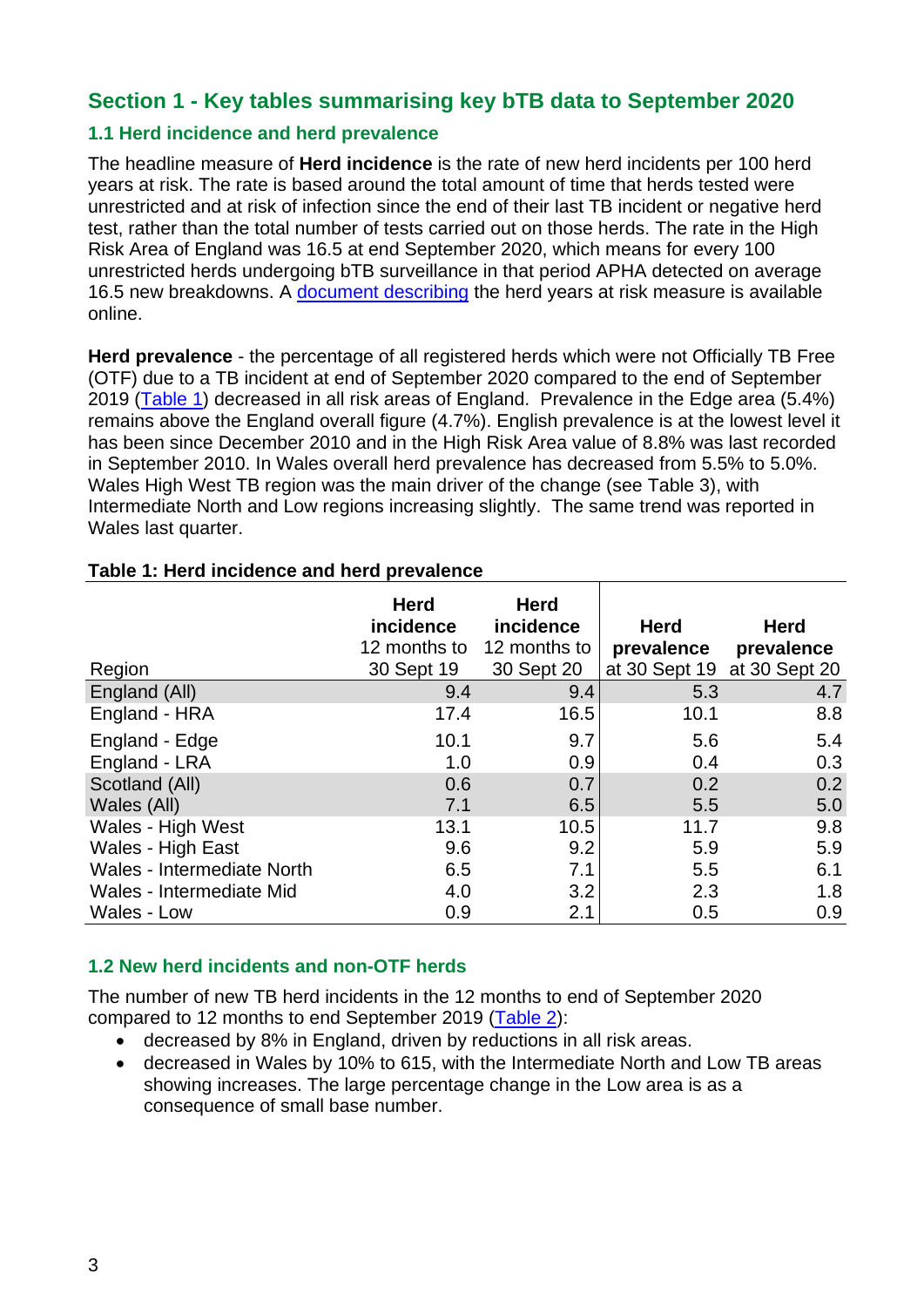<span id="page-3-0"></span>

| Table 2: New herd incidents 12 months end |  |
|-------------------------------------------|--|
|-------------------------------------------|--|

|                            |         |         | Year-on-year |
|----------------------------|---------|---------|--------------|
| Region                     | Sept 19 | Sept 20 | change       |
| England (All)              | 3,426   | 3,146   | $-8%$        |
| England - HRA              | 2,572   | 2,395   | $-7%$        |
| England - Edge             | 699     | 638     | $-9%$        |
| England - LRA              | 155     | 113     | $-27%$       |
| Scotland (All)             | 32      | 35      | 9%           |
| Wales (All)                | 683     | 615     | $-10%$       |
| Wales - High West          | 330     | 245     | $-26%$       |
| Wales - High East          | 217     | 213     | $-2%$        |
| Wales - Intermediate North | 49      | 52      | 6%           |
| Wales - Intermediate Mid   | 67      | 57      | $-15%$       |
| Wales - Low                | 20      | 48      | 140%         |

The number of herds under restriction – or more formally herds not officially TB free at the end of the period due to a bovine TB incident is the top line of the herd prevalence calculation used in table 1. The bottom line is the number of registered active herds. Examining the counts of non-OTF herds can identify particular drivers for trends. See also the [county datasets.](https://www.gov.uk/government/statistical-data-sets/tuberculosis-tb-in-cattle-in-great-britain)

The number of herds under restriction due to a TB incident at the end of September 2020 compared to end September 2019 [\(Table 3\)](#page-3-1):

- decreased by 11% in England, driven by reductions in all risk areas.
- decreased in Wales by 8% to 588, with the Intermediate North and Low TB areas showing increases. The relatively large percentage change in Low areas is as a consequence of small base number.
- in Scotland there was a marginal decrease of 2 herds.

#### <span id="page-3-1"></span>**Table 3: Non-OTF herds**

Herds not officially TB free at the end of the period due to a bovine TB incident

|                                   |         |         | Year-on-year |
|-----------------------------------|---------|---------|--------------|
| Region                            | Sept 19 | Sept 20 | change       |
| England (All)                     | 2,604   | 2,318   | $-11%$       |
| England - HRA                     | 2,033   | 1,789   | $-12%$       |
| England - Edge                    | 490     | 478     | $-2%$        |
| England - LRA                     | 81      | 51      | $-37%$       |
| Scotland (All)                    | 24      | 22      | $-8%$        |
| Wales (All)                       | 651     | 588     | $-10%$       |
| Wales - High West                 | 373     | 307     | $-18%$       |
| Wales - High East                 | 165     | 164     | $-1%$        |
| <b>Wales - Intermediate North</b> | 51      | 55      | 8%           |
| Wales - Intermediate Mid          | 47      | 37      | $-21%$       |
| Wales - Low                       | 15      | 25      | 67%          |

In Scotland the number of non-OTF herds is very low and approximately 62% of cattle herds are now exempt from routine TB surveillance testing. In Scotland, the England LRA, and Wales Low area there are proportionately more false positive results to the [tuberculin skin](#page-21-1)  [test](#page-21-1) than elsewhere in GB. For example see articles in the [Veterinary Record.](https://veterinaryrecord.bmj.com/content/177/10/258) Consequently it is also important to consider the number of new herd TB incidents where officially TB free (OTF) status is withdrawn [\(OTFW\)](#page-20-0) following confirmation of TB by post-mortem examination or laboratory culture of tissue samples.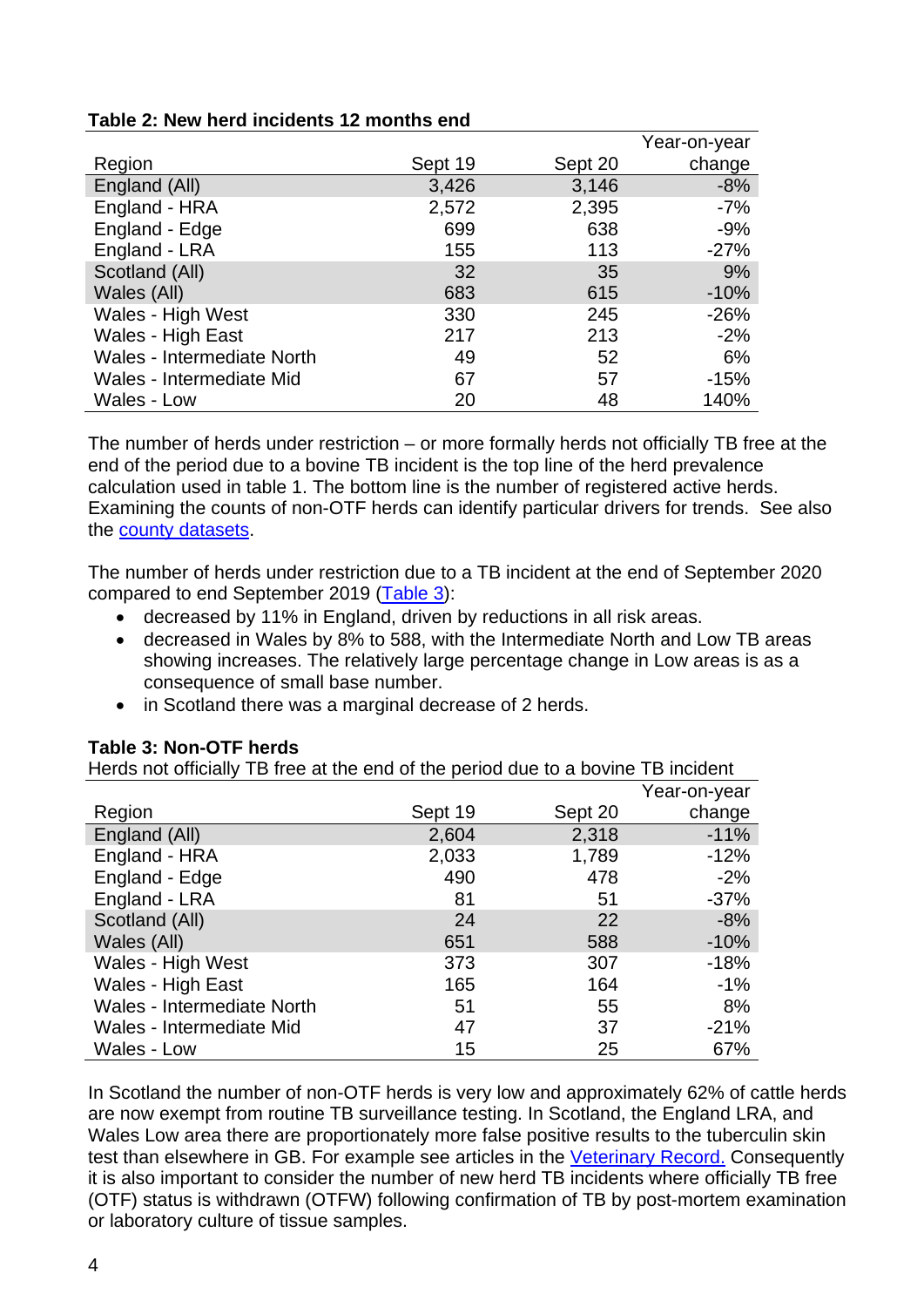In the Low Risk Area of England:

• In the 12 months to September 2020 there were 29 OTFW incidents a decrease of 7 on the previous 12 month period. The OTFW herd incidence rate per 100 herd-years at increased slightly from 0.2 to 0.3. [\(table 4](#page-4-0) and [table 5\)](#page-4-1)

In Scotland:

- There were 13 OTFW incidents in 12 months to September 2020 the same number as in the previous 12 months.
- The OTFW herd incidence rate of breakdowns per 100 herd-years at risk remained constant at 0.3 in 12 months to end September 2020.

In the Low TB area of Wales:

- There were 22 OTFW incidents in 12 months to end September 2020, and 8 in previous 12 months.
- The OTFW herd incidence rate of breakdowns per 100 herd-years at risk was 1.3 at the end of September 2020, compared to 0.6 at the end of September 2019.

#### <span id="page-4-0"></span>**Table 4: OTFW new herd incidents 12 months end**

New herd incidents where OTF status is withdrawn (OTFW)

|                            |         |         | Year-on-year |
|----------------------------|---------|---------|--------------|
| Region                     | Sept 19 | Sept 20 | change       |
| England (All)              | 2,118   | 1,881   | $-11%$       |
| England - HRA              | 1,688   | 1,501   | $-11%$       |
| England - Edge             | 394     | 351     | $-11%$       |
| England - LRA              | 36      | 29      | $-19%$       |
| Scotland (All)             | 13      | 13      | $0\%$        |
| Wales (All)                | 391     | 333     | $-15%$       |
| Wales - High West          | 188     | 126     | $-33%$       |
| Wales - High East          | 142     | 128     | $-10%$       |
| Wales - Intermediate North | 20      | 31      | 55%          |
| Wales - Intermediate Mid   | 33      | 26      | $-21%$       |
| Wales - Low                | 8       | 22      | 175%         |

#### <span id="page-4-1"></span>**Table 5: OTFW herd incidence**

New herd incidents OTFW per 100 herd years at risk

|                                   |         | 12 months end 12 months end |
|-----------------------------------|---------|-----------------------------|
|                                   |         |                             |
| Region                            | Sept 19 | Sept 20                     |
| England (All)                     | 5.8     | 5.6                         |
| England - HRA                     | 11.5    | 10.4                        |
| England - Edge                    | 5.8     | 5.3                         |
| England - LRA                     | 0.2     | 0.3                         |
| Scotland (All)                    | 0.3     | 0.3                         |
| Wales (All)                       | 6.6     | 5.7                         |
| Wales - High West                 | 12.5    | 9.5                         |
| Wales - High East                 | 9.0     | 8.6                         |
| <b>Wales - Intermediate North</b> | 5.3     | 6.1                         |
| Wales - Intermediate Mid          | 3.3     | 2.3                         |
| Wales - Low                       | 0.6     | 1.3                         |

Note on **Table 5:** In Wales, some TB incidents have OTF status withdrawn for epidemiological reasons only, in the absence of post-mortem confirmation. These are included in the time at risk measure in Table 5, but for technical reasons, it is currently not possible to include them in the raw count of OTFW incidents.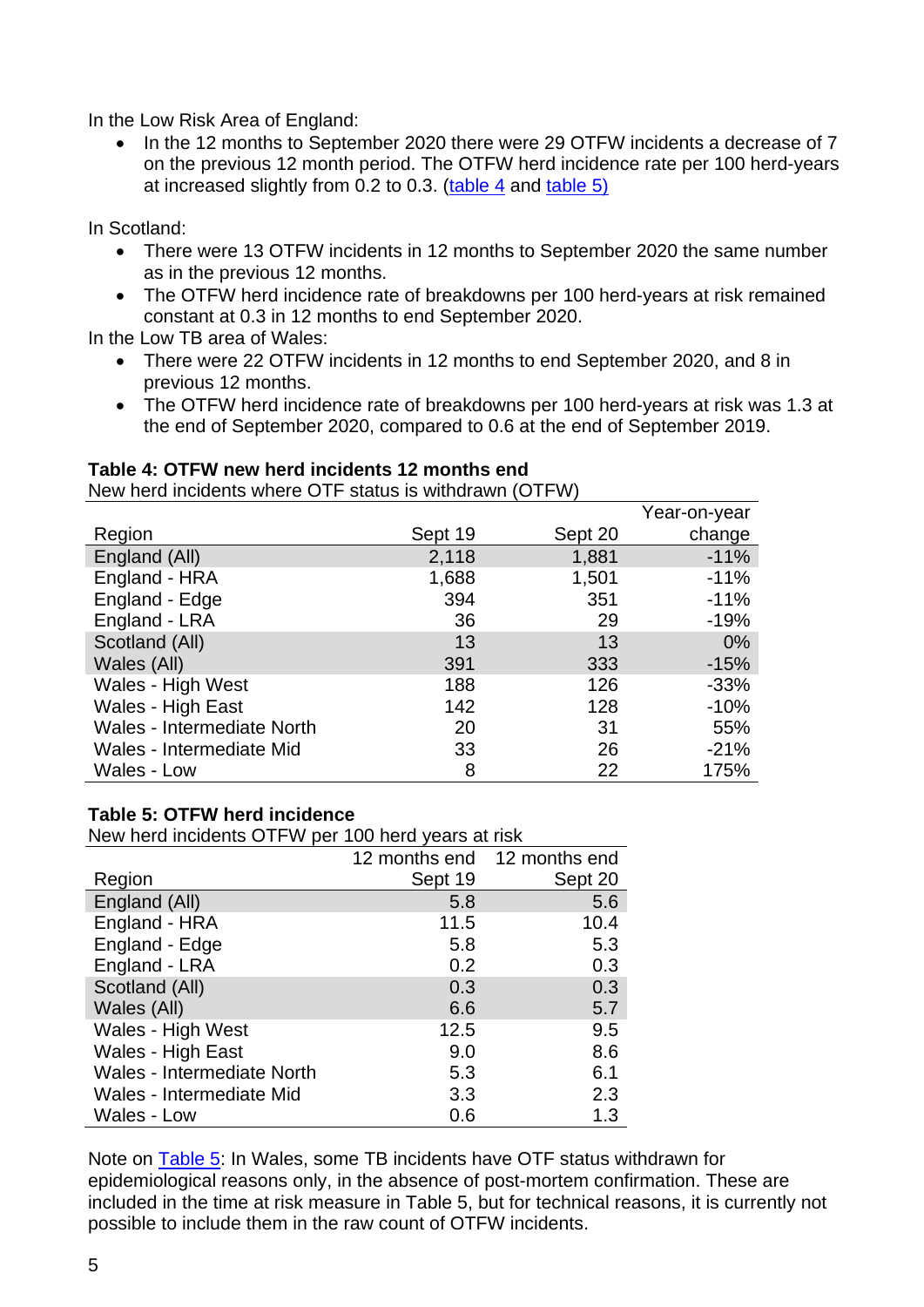#### <span id="page-5-1"></span>**1.3 Animals Slaughtered as a result of a TB incident**

There is a year on year 16% decrease in the number of cattle slaughtered due to a TB incident in England. In all three risk areas fewer animals were slaughtered in the 12 months ending September 2020 than in the previous 12 months. For county trends see the [datasets.](https://www.gov.uk/government/statistical-data-sets/tuberculosis-tb-in-cattle-in-great-britain)

In Wales overall there was a decrease of 23% in the number of animals slaughtered in 12 months ending September 2020 compared to previous 12 months. All regions within Wales apart from Intermediate North (+116) and Low (+29) demonstrated decreases.

In Scotland, England LRA and Low area of Wales, large percentage changes are as a consequence of low base numbers.

|                            |         |         | Year-on-year |
|----------------------------|---------|---------|--------------|
| Region                     | Sept 19 | Sept 20 | change       |
| England (All)              | 32,561  | 27,339  | $-16%$       |
| England - HRA              | 23,944  | 21,302  | $-11%$       |
| England - Edge             | 7,738   | 5,685   | $-27%$       |
| England - LRA              | 879     | 352     | $-60%$       |
| Scotland (All)             | 192     | 193     | $1\%$        |
| Wales (All)                | 13,078  | 10,123  | $-23%$       |
| Wales - High West          | 8,922   | 6,248   | $-30%$       |
| Wales - High East          | 2,103   | 1,926   | $-8%$        |
| Wales - Intermediate North | 1,043   | 1,159   | 11%          |
| Wales - Intermediate Mid   | 808     | 559     | $-31%$       |
| Wales - Low                | 202     | 231     | 14%          |
|                            |         |         |              |

#### <span id="page-5-0"></span>**Table 6: Total animals slaughtered 12 months end**

<span id="page-5-2"></span>Table 6 Includes test reactors, direct contacts and inconclusive reactors (reported for Wales only since April 2017).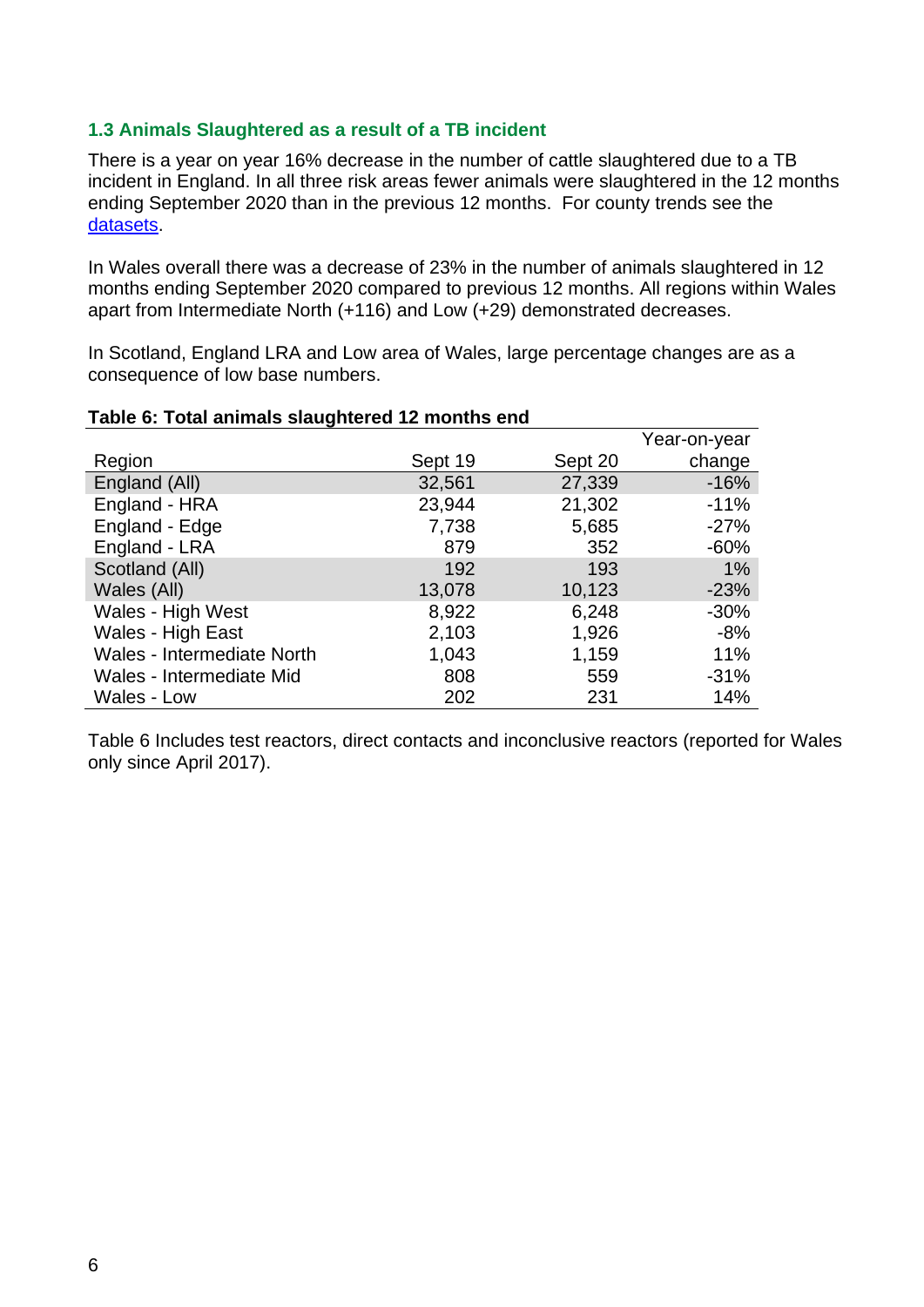# <span id="page-6-0"></span>**Section 2 – Figures of Herd Incidence and Herd prevalence**

# <span id="page-6-1"></span>**2.1 - List of figures**

| Figure         | Measure                                                                                                                                               | Geography                | Timing    |
|----------------|-------------------------------------------------------------------------------------------------------------------------------------------------------|--------------------------|-----------|
| 1              | New herd incidents per 100 herd years at risk of<br>infection during the year                                                                         | <b>GB</b>                | quarterly |
| $\overline{2}$ | New herd incidents per 100 herd years at risk of<br>infection during the year                                                                         | England<br>risk areas    | quarterly |
| 2a             | New herd incidents per 100 herd years at risk of<br>infection during the year - Wales, per quarter                                                    | <b>Wales TB</b><br>areas | quarterly |
| 3              | New herd incidents with officially TB-free status<br>withdrawn (OTFW) per 100 herd years at risk of<br>infection during the year                      | <b>GB</b>                | quarterly |
| 4              | New herd incidents with officially TB-free status<br>withdrawn (OTFW) per 100 herd years at risk of<br>infection during the year                      | England<br>risk areas    | quarterly |
| 4a             | New herd incidents with officially TB-free status<br>withdrawn (OTFW) per 100 herd years at risk of<br>infection during the year - Wales, per quarter | Wales TB<br>areas        | quarterly |
| 5              | Number of herds under disease restrictions at the<br>end of the period as a percentage of registered and<br>active herds                              | <b>GB</b>                | monthly   |
| 6              | Number of herds under disease restrictions at the<br>end of the period as a percentage of registered and<br>active herds                              | England<br>risk areas    | monthly   |
| 6a             | Number of herds under disease restrictions at the<br>end of the period as a percentage of registered and<br>active herds - Wales                      | Wales TB<br>areas        | monthly   |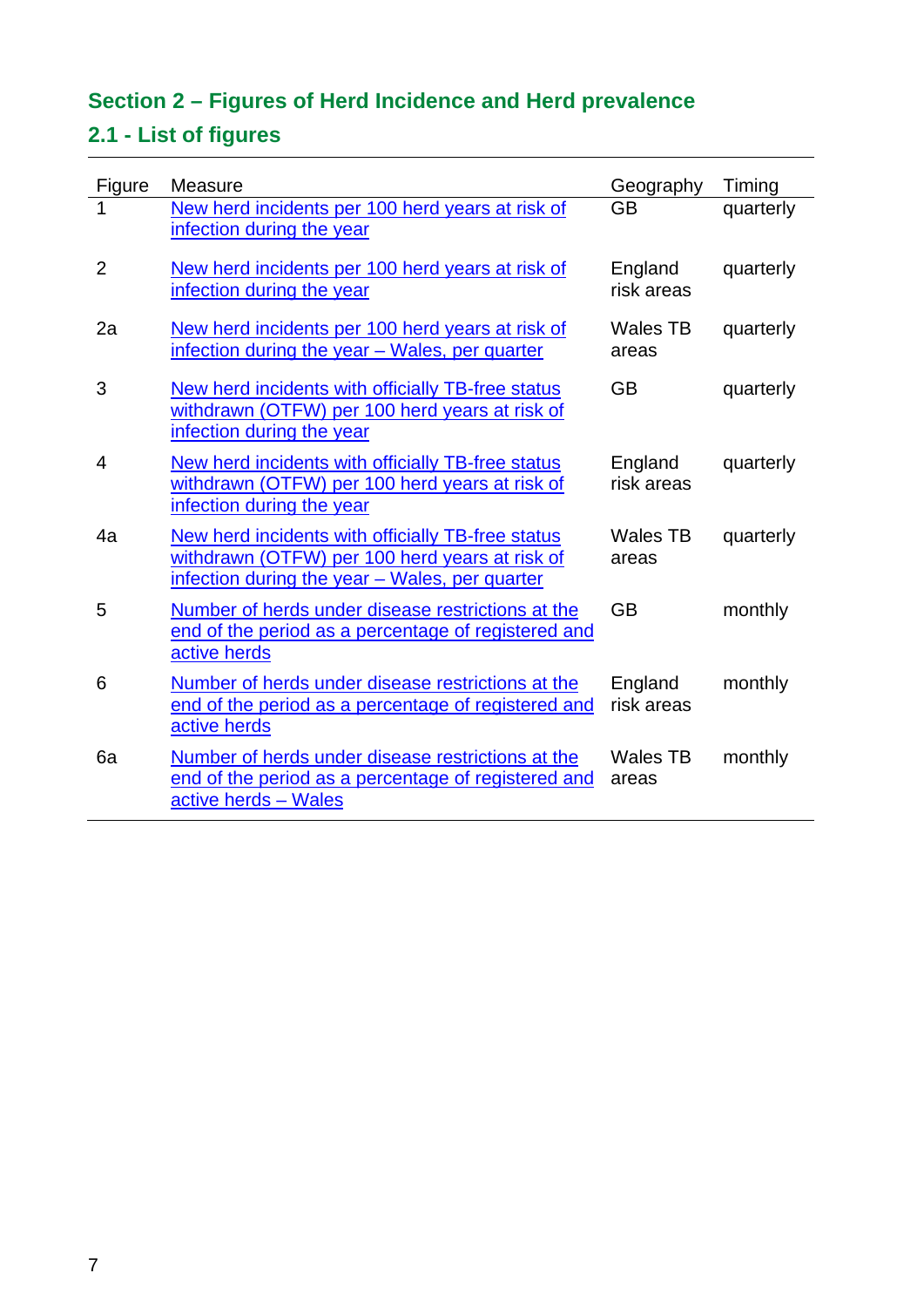#### <span id="page-7-1"></span>**2.2 Figures showing Herd incidence since 1996**

<span id="page-7-2"></span>



<span id="page-7-0"></span>**Figure 2: New herd incidents per 100 herd years at risk of infection during the year – England, per quarter**



Bold lines represent 24 month centred rolling averages.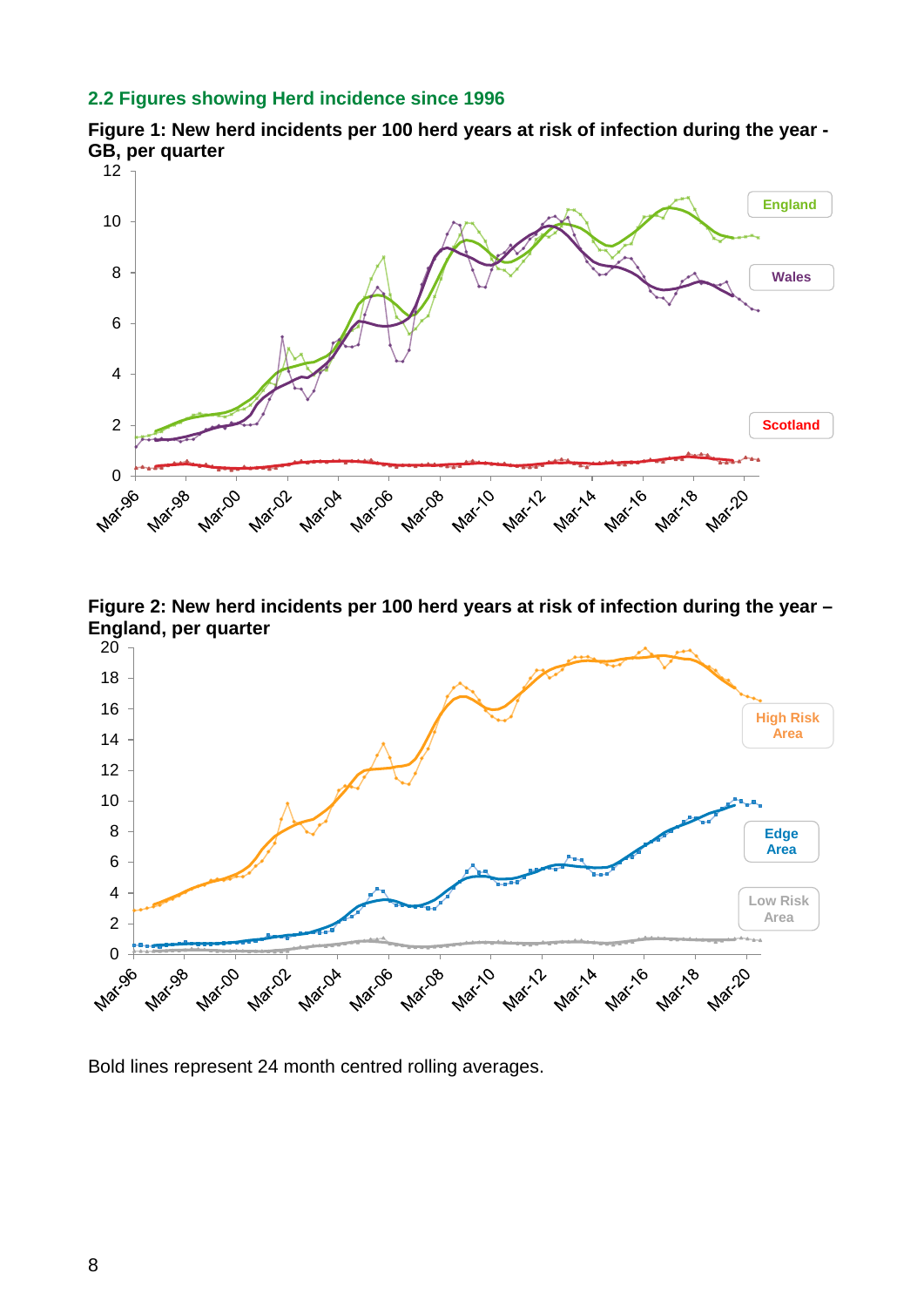

<span id="page-8-0"></span>**Figure 2a: New herd incidents per 100 herd years at risk of infection during the year – Wales, per quarter**

<span id="page-8-1"></span>**Figure 3: New herd incidents with officially TB-free status withdrawn (OTFW) per 100 herd years at risk of infection during the year – GB, per quarter**



Bold lines represent 24 month centred rolling averages.

**Note:** from 2011, the figures presented in figure 3 for OTF-W incidents per 100 herd years at risk in Wales are not directly comparable to England or Scotland. This is due to the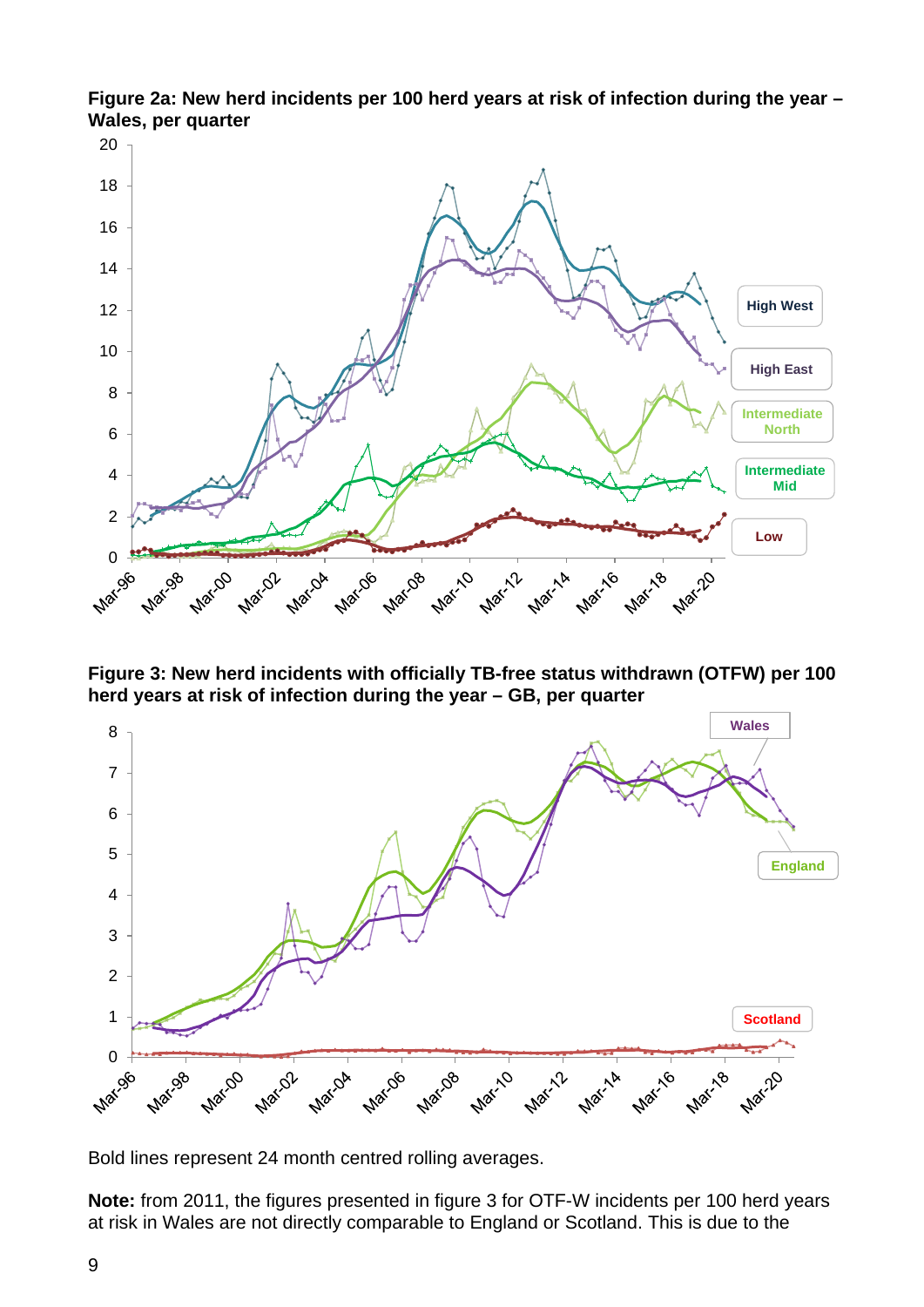inclusion of some incidents in Wales that have their OTF status withdrawn for epidemiological reasons only, in the absence of post-mortem confirmation. The figures presented here are not comparable with those for Wales in the spreadsheet downloads.



<span id="page-9-0"></span>**Figure 4: New herd incidents with officially TB-free status withdrawn (OTFW) per 100 herd years at risk of infection during the year – England, per quarter**

<span id="page-9-1"></span>**Figure 4a: New herd incidents with officially TB-free status withdrawn (OTFW) per 100 herd years at risk of infection during the year – Wales, per quarter**



Bold lines represent 24 month centred rolling averages.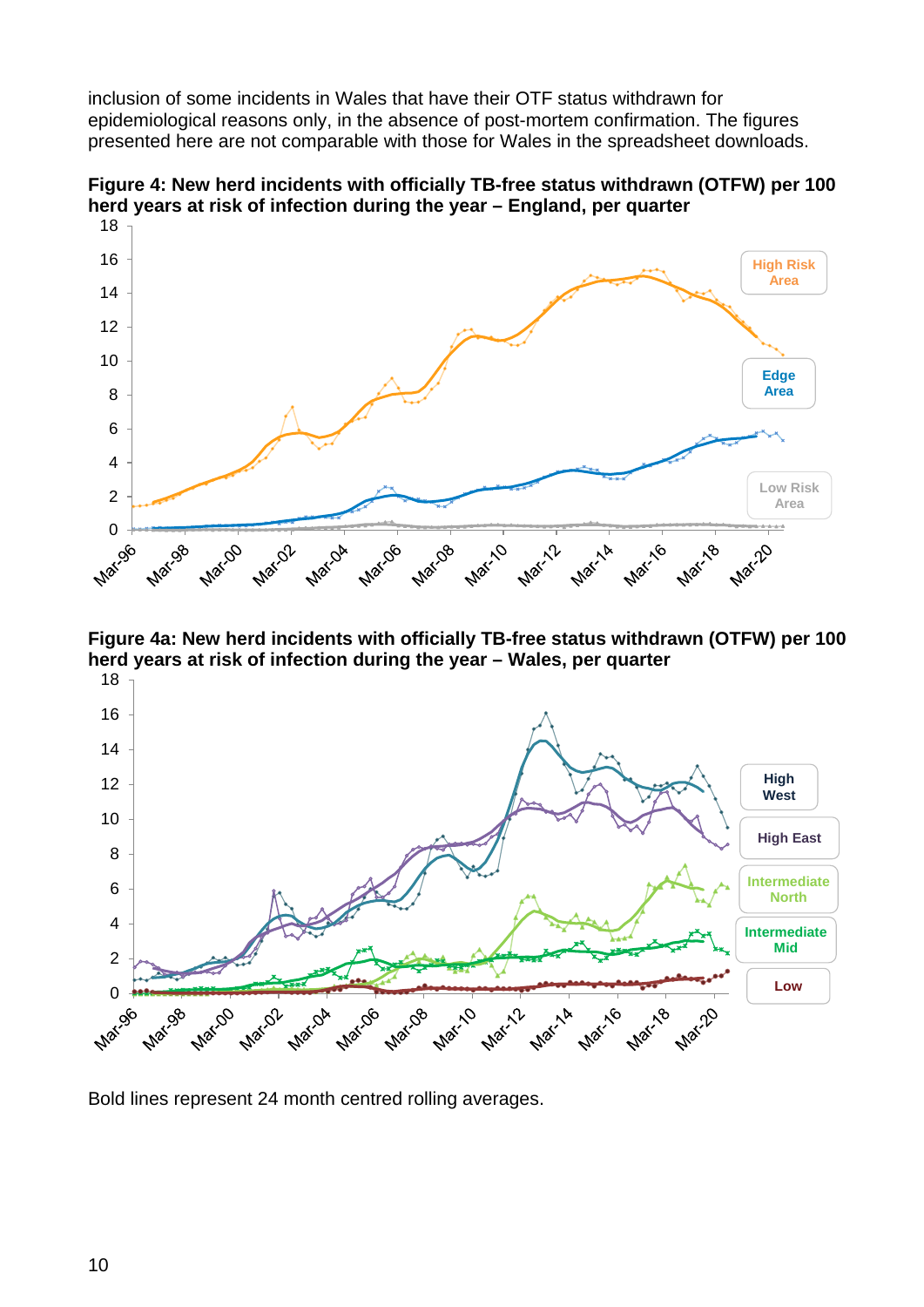#### <span id="page-10-0"></span>**2.3 Figures showing herd prevalence since 1996**



<span id="page-10-1"></span>**Figure 5: Number of herds under disease restrictions at the end of the period as a percentage of registered and active herds – GB**

Bold lines represent 23 month centred rolling averages.

<span id="page-10-2"></span>



NB England risk areas are as per the revised boundaries that came into force January 2018. Bold lines represent 23 month centred rolling averages.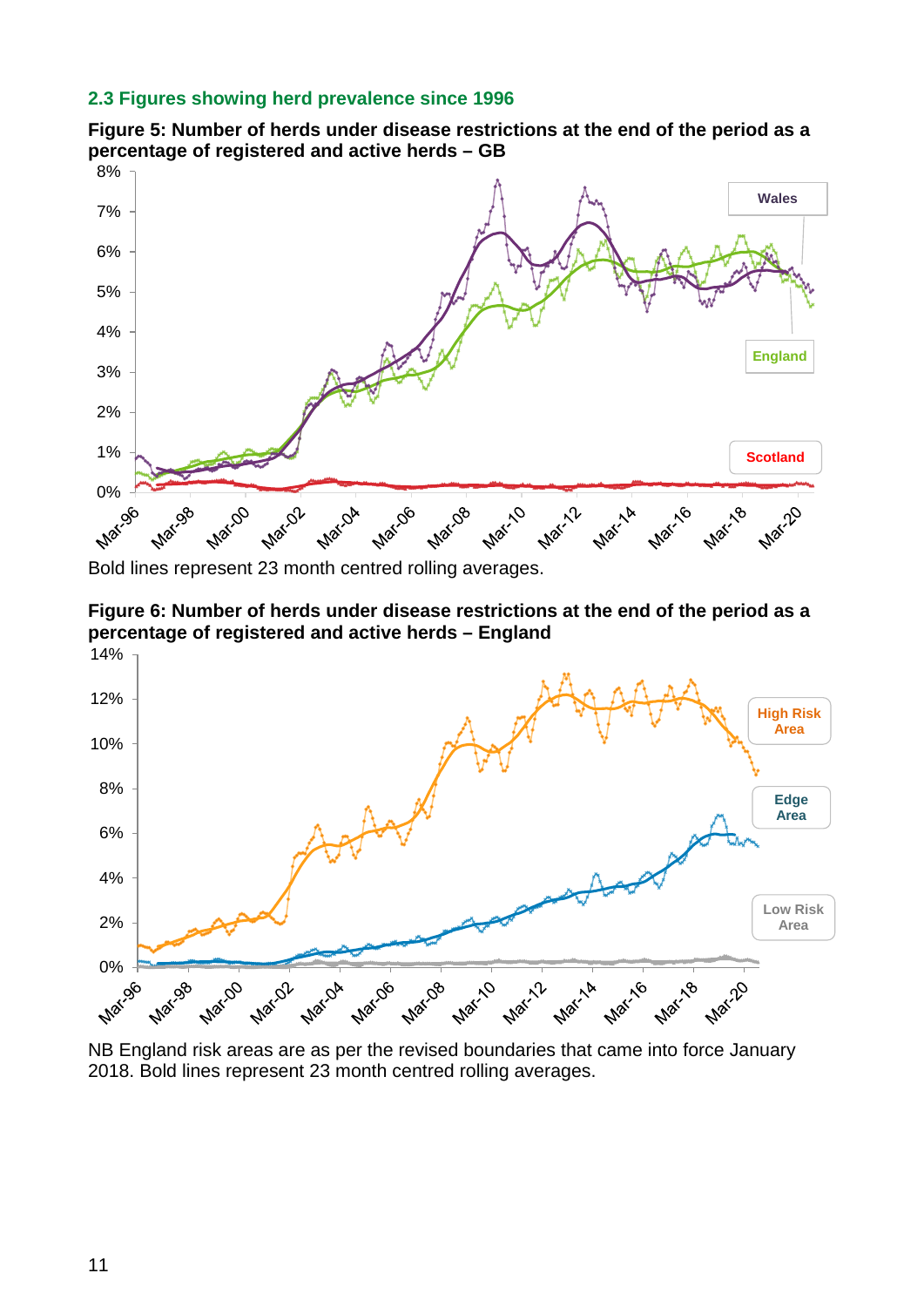

## <span id="page-11-0"></span>**Figure 6a: Number of herds under disease restrictions at the end of the period as a percentage of registered and active herds – Wales**

Bold lines represent 23 month centred rolling averages.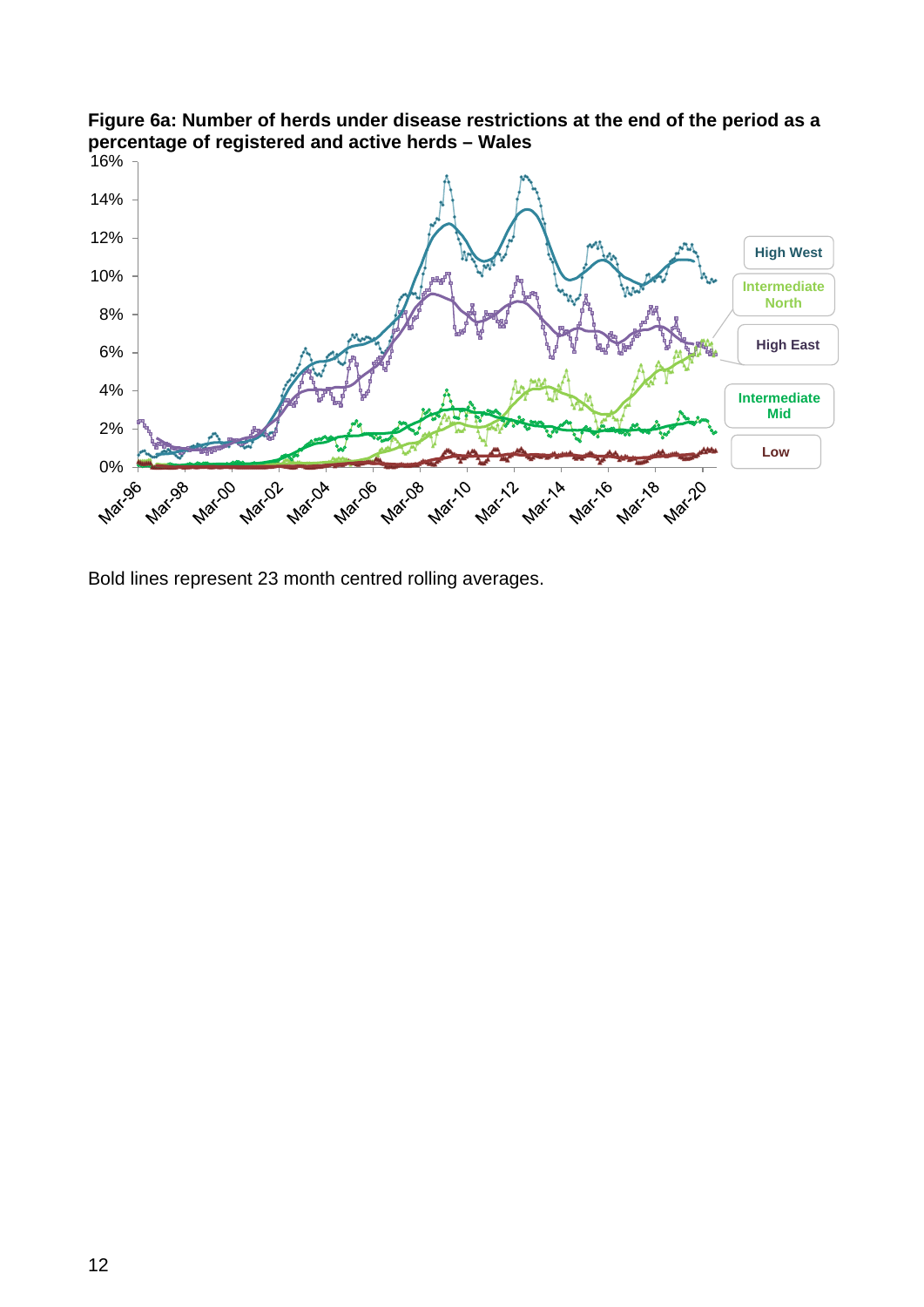## <span id="page-12-0"></span>**Section 3 - About these statistics**

### <span id="page-12-1"></span>**3.1 Notes on the data**

These statistics are obtained from the Animal and Plant Health Agency (APHA) work management IT support system (SAM), used for the administration of TB testing in GB. They are a snapshot of the position on the date on which the data was extracted.

These statistics may be subject to small revisions until all test results are available. In particular, figures for the previous two calendar years and the current year will be subject to further revision as test and incident records are completed. The herd incidence figures are revised quarterly.

[Data for Northern Ireland](http://www.daera-ni.gov.uk/articles/tuberculosis-statistics-northern-ireland) is not presented alongside the GB figures and is not produced on a comparable basis.

[Headline data from 1996 onwards is available](http://www.gov.uk/government/statistical-data-sets/tuberculosis-tb-in-cattle-in-great-britain) to download for GB countries, Wales TB areas and England risk areas.

"England Bovine Tuberculosis (TB) Quarterly Overview" and "Great Britain Bovine Tuberculosis (TB) Quarterly Overview" are available to download as [visual representations](http://www.gov.uk/government/statistics/incidence-of-tuberculosis-tb-in-cattle-in-great-britain) of four key measures.

An [interactive dashboard](http://3.9.48.73/bTB/) has been introduced to allow online interrogation of the statistics.

### <span id="page-12-2"></span>**3.2 National Statistics Status**

National Statistics status means that our statistics meet the highest standards of trustworthiness, quality and public value, and it is our responsibility to maintain compliance with these standards. The continued designation of these statistics as National Statistics was confirmed in December 2017 following a [compliance check](https://www.statisticsauthority.gov.uk/correspondence/statistics-on-tuberculosis-in-cattle-in-great-britain/) by the Office for Statistics Regulation. The statistics last underwent a full assessment against the [Code of Practice](https://www.statisticsauthority.gov.uk/code-of-practice/) in 2012 – [Assessment Report 240.](https://www.statisticsauthority.gov.uk/publication/statistics-on-tuberculosis-in-cattle-bovine-tb/)

Since the latest review by the Office for Statistics Regulation, we have continued to comply with the Code of Practice for Statistics, and have made the following improvements:

- added more value by providing more detailed breakdowns of TB areas in Wales
- included a glossary of key terms and a mapping of English counties to TB regions
- introduced quarterly overview documents for England and Great Britain
- from Q4 2019 included an [interactive dashboard of measures](http://3.9.48.73/bTB/)
- redesigned the release and datasets to achieve compliance with accessibility regulations (Q2 2020)
- new groupings in the dataset of English counties by TB Risk Area (Q2 2020).

#### <span id="page-12-3"></span>**3.3 Feedback on this release**

We encourage our users to engage with us so we can improve our National and Official Statistics and identify gaps in the statistics that we produce. See also our [response to our](https://www.gov.uk/government/publications/bovine-tb-in-great-britain-statistics-user-survey-2020-responses)  [recent user survey.](https://www.gov.uk/government/publications/bovine-tb-in-great-britain-statistics-user-survey-2020-responses)

This document has been designed to meet the accessibility requirements outlined in WCAG 2.1. Should you have any comments on this statistical release and how to improve it to meet your needs please contact us by email to [tbstatistics@defra.gov.uk](mailto:tbstatistics@defra.gov.uk)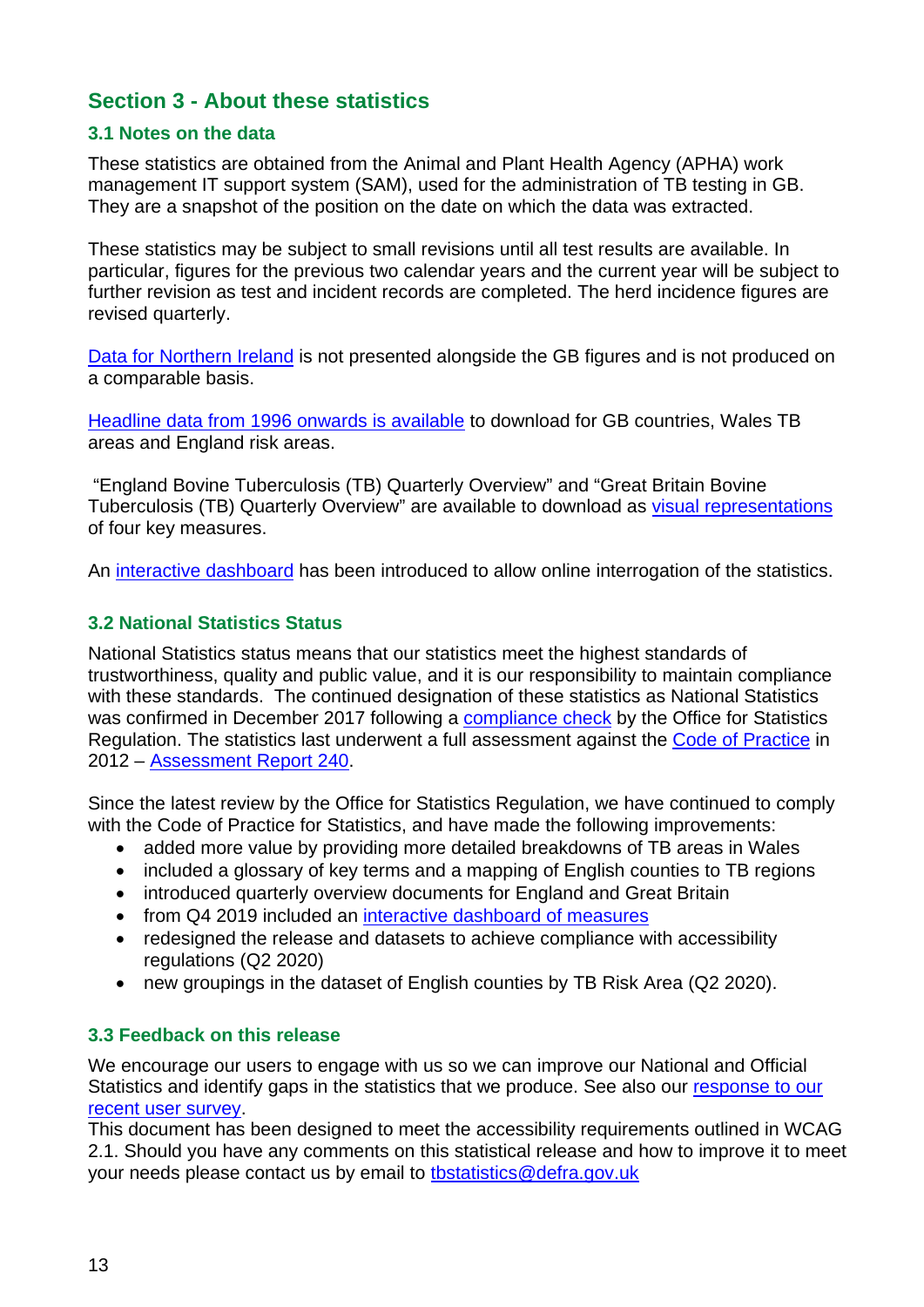## <span id="page-13-0"></span>**Section 4 - Detailed information on incidence and prevalence of TB in Cattle in Great Britain**

### <span id="page-13-1"></span>**4.1 In this section**

Why monitor statistics about **bTB?** [Factors affecting statistics on incidence and prevalence of TB in cattle](#page-13-3) [Trends in TB](#page-14-0) [Surveillance policy in GB](#page-15-0) [Current differences in surveillance policy in GB](#page-15-1) **[Methodology](#page-16-0)** [Trends in herd tests](#page-16-1)

### <span id="page-13-2"></span>**4.2 Why monitor statistics about bTB?**

#### **Legal requirements**

Defra policy is to achieve OTF status for England by 2038, and Welsh Government policy is to achieve OTF status between 2036 and 2041. Scotland achieved OTF status in September 2009. bTB statistics are used in England and Wales to measure progress towards this target, and to support the annual case for Scotland to retain its OTF status, as the qualification is based on herd incidence.

#### **Monitoring policy effectiveness**

Statistics on the incidence of bTB in cattle herds and the number of cattle slaughtered as a result of bTB are used by policymakers to monitor the spread and concentration of the disease and to inform decisions around the potential approaches to controlling it.

## <span id="page-13-3"></span>**4.3 Factors affecting statistics on incidence and prevalence of TB in cattle**

Short term changes in these statistics should be considered in the context of long term trends. Variation in the monthly and quarterly statistics can occur for a number of reasons, including:

- **Disease**: an increase in the trend can be the result of a higher proportion of herds experiencing a breakdown because of an increase in the underlying incidence of bTB.
- **Surveillance policy** (including the frequency of testing): Cattle herds in high risk areas are tested six monthly or annually and cattle herds in low risk areas are usually tested every four years. In Scotland approximately 62% of cattle herds are now exempt from routine TB surveillance testing. See [Surveillance policy in GB.](#page-15-0) If cattle herds in a low prevalence region are tested more frequently than every four years. the increase in the number of bTB tests will not necessarily be followed by a similar increase in the detection of infected cattle and so this may result in a decline in the incidence rate.
- **Seasonality**: more animals are tested when they are housed, during winter months, compared with when they are grazing outdoors in summer months. This is simply because it is easier to gather and test the cattle when they are already contained within a building. The trend lines in [Figures 1](#page-7-2) to [6](#page-10-2) account for this by presenting the 2 year moving average.
- Number of **testing days** in a given month: tests tend to be carried out at the beginning of the working week and the results collected and entered into the data system towards the end of the week. Months containing five Fridays may therefore have more positive test results than months containing four.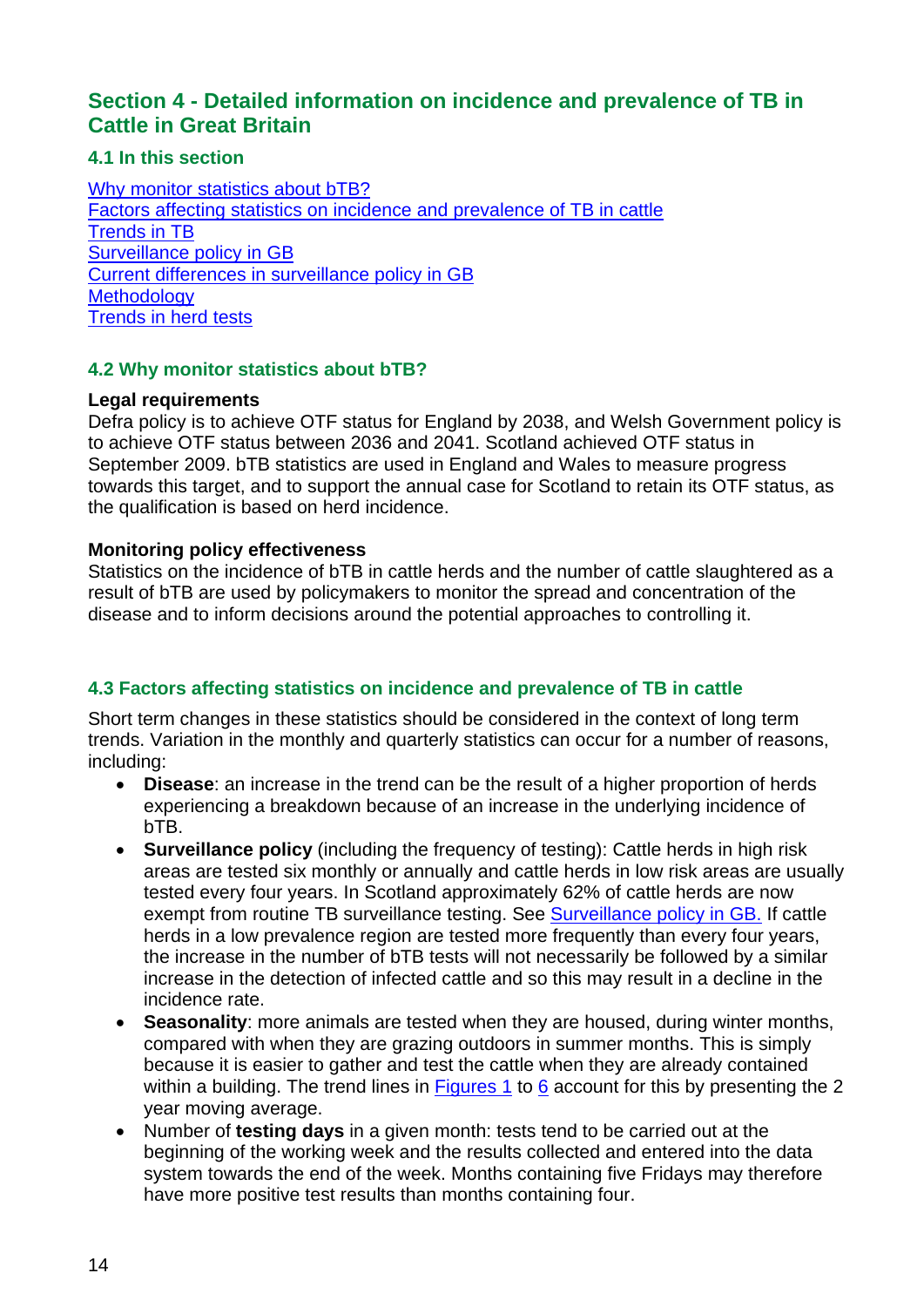#### <span id="page-14-0"></span>**4.4 Trends in TB**

There has been an overall long-term upward trend in the incidence of TB in cattle herds in England and Wales since these statistical series began in 1996 although there is evidence that the rate of new incidents is levelling off in most areas of the country.

There was a fairly steady increase in the herd incidence rate until early 2001 when there was an outbreak of foot and mouth disease (FMD) from February to October. During this period TB testing was suspended. In the meantime, new bTB breakdowns continued to be detected on farms through routine post-mortem meat inspection of cattle carcases in slaughterhouses. Following the 2001 FMD outbreak there was a gradual resumption in TB testing. This led to an unusually high incidence rate for 2001 and 2002, when effectively two years' worth of breakdowns were identified in one year when the normal testing regime resumed.

There appears to be a three-year cycle in the bTB herd incidence rate from 2001 onwards. This can be observed in [figures 1 to 6,](#page-5-2) above, with peaks in 2005, 2008 and (to a lesser extent) 2013, and troughs in 2006 and 2009. This pattern has stabilised somewhat in recent years. There is no clear explanation for this pattern, because bTB is a chronic disease with a complex epidemiology and reservoirs of infection in cattle and, in some areas of GB, wildlife. There has been no stable time series because of surveillance and testing changes. For example, there have been different herd testing frequencies in each parish over time, ranging from annual to four-yearly and changing every year until those frequencies were unified in Wales in 2010 (annual) and in England in 2013 (annual and four-yearly). There has since been the introduction of 6-monthly testing.

There are several possible explanations:

- 1. The smoothed trend represents true seasonal changes in the transmission risk and prevalence of infection in wildlife and cattle populations. However, there is no strong evidence to support this.
- 2. After FMD, higher risk herds were tested every 3 to 4 years and could have contributed to a cyclically higher incidence rate. However, breakdowns in the 4-yearly (and formerly 3-yearly) testing areas represent a small and decreasing proportion of the breakdowns in any given year.
- 3. When testing resumed in 2002 following the 2001 FMD outbreak, high-risk herds may have been identified and put under restrictions if a reactor was identified, then control tested for a period (when they cannot generate a new incident). Once the bTB incident has been resolved and OTF herd status is restored, the herd becomes susceptible to a new incident as it undergoes post-breakdown surveillance tests at 6 and 18 months after regaining OTF status.
- 4. The incidence rate reflects changes to testing policy unrelated to the FMD outbreak, in particular increases in testing in 2005 and 2008.

In terms of prevalence (the percentage of herds with an open TB incident), [figure 5](#page-10-1) shows an increase in England and Wales at the beginning of 2002. This may have been the result of the suspension of TB testing during the FMD outbreak in February-October 2001 (including the 60-day tests of TB-infected herds to regain OTF status) along with the detection of new breakdowns through routine slaughterhouse surveillance. Although TB herd testing gradually resumed from the end of 2001, a proportion of higher-risk herds were put under TB restrictions pending completion of their overdue tests. Prevalence continued to increase steadily from 2002. In Wales there were peaks in 2009 and 2012, following which there has been a decline and stabilisation of the trend. After a peak in England in early 2013 the trend appears to have stabilised. However, for both England and Wales it is too early to conclude that this is part of a new longer term trend.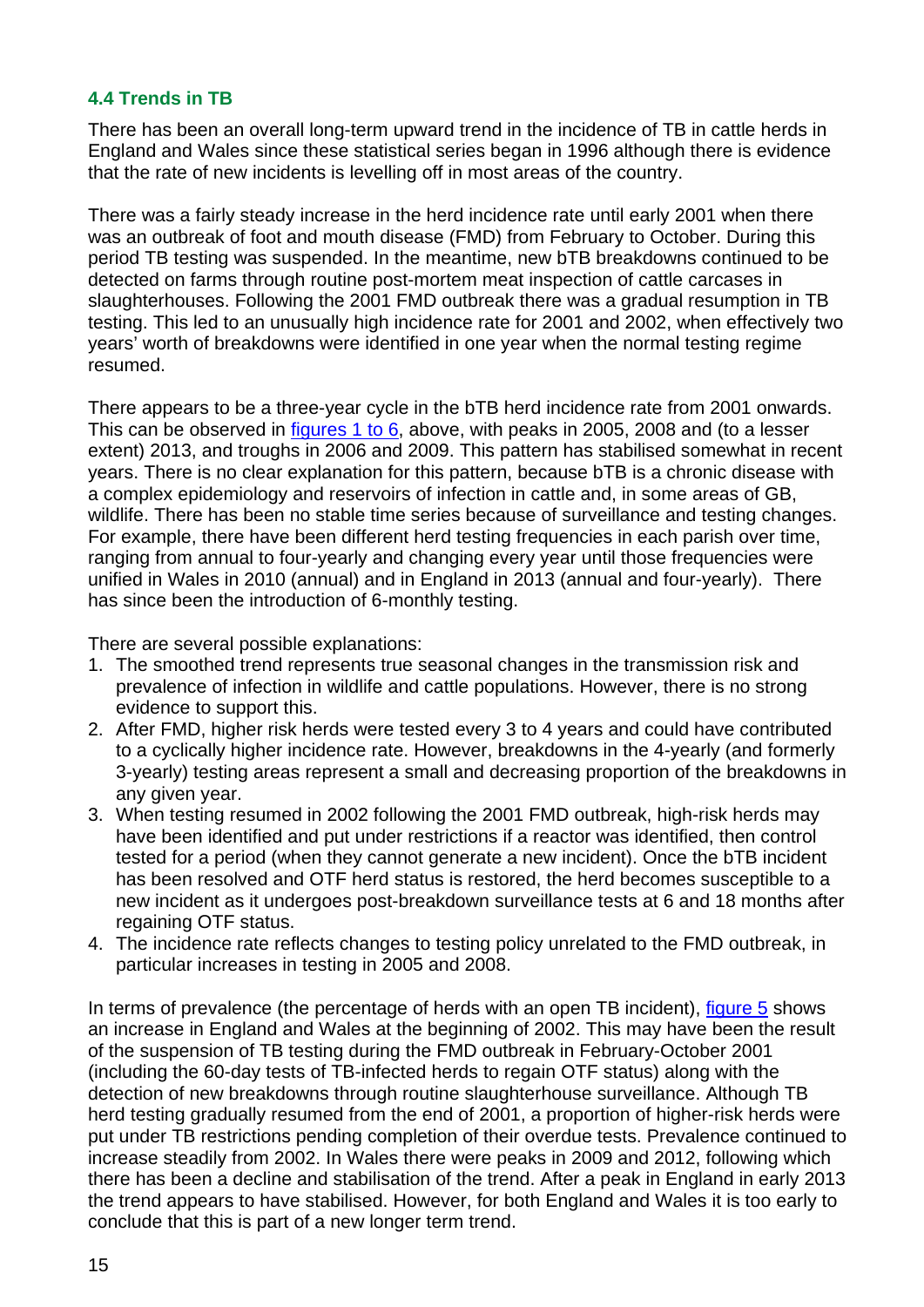#### <span id="page-15-0"></span>**4.5 Surveillance policy in GB**

Bovine TB surveillance and control policy – including how frequently animals are tested for bTB – varies between England, Wales and Scotland and has changed over time.

#### **Timeline**

**1990s**: most herds in GB tested every four years and background testing intervals determined on a parish basis. Herds in parishes with a high incidence of bTB breakdowns (in the South West of England and in parts of Wales) are tested on an annual or biennial basis, with a smaller number of three-yearly testing herds.

**2004 to 2010**: the proportion of parishes and herds in England and Wales with annual testing increases gradually as the disease spread, with a corresponding decrease in the proportion of parishes with four-yearly testing.

**2005 to 2006**: mandatory pre-movement skin testing of cattle in annually tested herds was introduced. First in Scotland in September 2005 followed by England in June 2006 and Wales in May 2006.

**October 2009:** the European Commission designates Scotland as an officially bTB free region of the UK.

**January 2010**: In England, a core annual testing area is established, spanning entire counties in the South West and West Midlands (the 'high risk area') and surrounded by a 'buffer' of two-yearly testing parishes. Most of the rest of England remains on background four-year testing. The Welsh Government puts all cattle herds in Wales on annual bTB testing (with herds in the small Intensive Action Area of West Wales put on 6-monthly bTB testing).

**2011 and 2012**: further expansion of the annual testing area in England to the east and north.

**January 2013**: herd testing intervals are determined on a county basis and England is split into annual testing and four-yearly testing counties. Annual testing of herds is extended to all the counties at the edge of the high risk area. Three- and two-yearly testing is abolished. **January 2015:** all cattle herds in the edge area of Cheshire are put on six-monthly testing. **April 2016**: mandatory post-movement skin testing of cattle was introduced in the Low risk

#### area of England

**October 2017**: regionalised approach to TB eradication applied in Wales with the introduction of Low, Intermediate and High TB Areas.

**January 2018**: annual testing of cattle herds replaced with six-monthly herd testing in the higher incidence regions of the expanded Edge Area and annual herd testing supplemented with targeted ('radial') testing of herds located within a 3km radius of new OTFW incidents detected in the rest of the Edge Area.

#### <span id="page-15-1"></span>**4.6 Current differences in surveillance policy in GB**

The [regional and county-level statistics](http://www.gov.uk/government/statistical-data-sets/tuberculosis-tb-in-cattle-in-great-britain) published as part of this statistical notice show that there are considerable differences in the distribution and frequency of bovine TB across GB.

Since 2011, the trends for the herd incidence rate showing incidents with officially TB-free status withdrawn (OTFW) per 100 herd years at risk of infection during the year (i.e. [table 5](#page-4-1) and [figure 3\)](#page-8-1) are not directly comparable for Wales and the other countries of GB. In Wales the number of incidents includes those where there is no confirmation of TB via post mortem examination or bacteriological culture, but where the herd's OTF status is withdrawn for epidemiological reasons. The overall herd incidence rate [\(figure 1](#page-7-2) and [table 1\)](#page-2-0) should be used to compare countries.

Scotland, which has had officially TB-free (OTF) status since 2009, has relatively few herd breakdowns. The herd incidence is very low and stable and is largely driven by sporadic introductions of infected cattle into Scotland. Scotland has in place a risk-based routine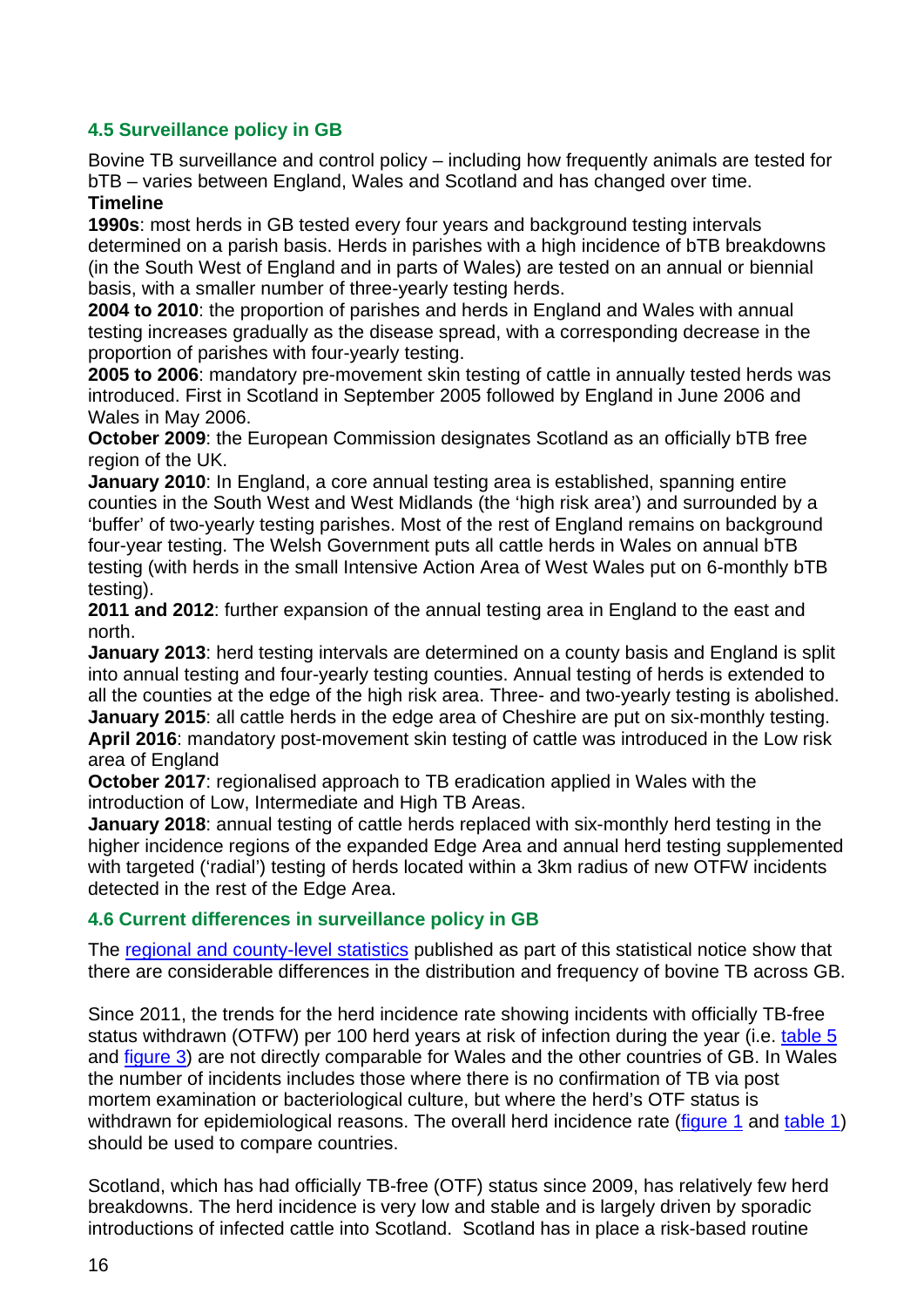herd testing policy. This targets testing at higher risk herds. Around 57 per cent of herds are considered low risk herds and are exempt from routine testing. These are herds which have 50 or fewer animals, minimal import of animals from high risk areas and send a high proportion of animals to slaughter. Herds that are not exempt are tested every four years. In **Wales**, TB incidence and prevalence varies across regions. From 1 October 2017, a regionalised approach to TB eradication applies in Wales with the introduction of Low, Intermediate and High TB Areas. This means that measures can be tailored to address the varying risks and disease. The TB areas in Wales are established on the basis of epidemiological evidence and risks in each area. [A map of the areas](https://gov.wales/bovine-tb-incidence-map) is available online. This regionalisation brought some changes to Pre- and Post- movement testing rules. From 1 October 2017 pre-movement testing is not required for movements within the Low TB Area and from the Low TB Area to other parts of Wales. Cattle moved into the Low TB Area from other areas (not including the English LRA) require a post-movement test.

All herds in Wales are tested for the disease at least annually. The strategically-located Intensive Action Area (north Pembrokeshire and small parts of Ceredigion and Carmarthenshire) has one of the highest incidence rates of bovine TB in Wales. Here there are extra measures in place to control the disease, such as stricter cattle controls, 6 monthly testing and improved biosecurity.

In **England**, there are wide geographical variations in the incidence and prevalence of bTB. This is reflected in the division of the country into three different epidemiological areas, with different disease control strategies and herd testing regimes applied in each of them:

- In the Low Risk Area of the North, East and South East of England, the incidence of bTB is very low and stable and most cattle herds are routinely tested every four years. Similar to Scotland, the majority of breakdowns in the Low Risk Area can be linked to movements of undetected infected cattle from other areas of GB.
- In the Edge Area, the herd incidence is higher than in the Low Risk Area, although this varies from county to county. After a relatively stable period, prevalence has been increasing in more recent years [Figure 6.](#page-10-2) On 1 January 2018 the five part Edge, part HRA counties: Cheshire, Derbyshire, East Sussex, Oxfordshire and Warwickshire, moved to all Edge. [Testing intervals have been published.](https://www.gov.uk/guidance/bovine-tb-testing-intervals-2019.)
- In the High Risk Area of the West Midlands and South West of England, the incidence and prevalence of infected cattle have increased steadily to relatively high levels. This is partly a result of a reservoir of endemic M. bovis infection in the local wildlife. There is evidence of a slowing down in both the incidence and prevalence rates since around 2012. [Figure 2](#page-7-0) and [Figure 6.](#page-10-2)

#### <span id="page-16-0"></span>**4.5 Link to Methodology Documentation**

For a description of the data sources and methodology used in the calculation of the TB statistics, together with notes on data revisions policy etc., please refer to the ['Background](http://www.gov.uk/government/statistics/data-and-methodology)  [and Methodology'](http://www.gov.uk/government/statistics/data-and-methodology) document.

## <span id="page-16-1"></span>**4.6 Trends in herd tests**

From October 2015 to November 2016 there were steady decreases in the number of TB tests completed on herds. The decrease is mainly as a result of changes in APHA testing procedures made in November 2015, and more specifically to testing of cattle that have moved out of TB-infected herds before detection of the disease ("TB forward tracings"). Changes to these "tracing" tests include:

• Bespoke tracing tests of individual animals are no longer performed in England if a whole-herd (or similar) test is already due in the herd of destination within 60 days of the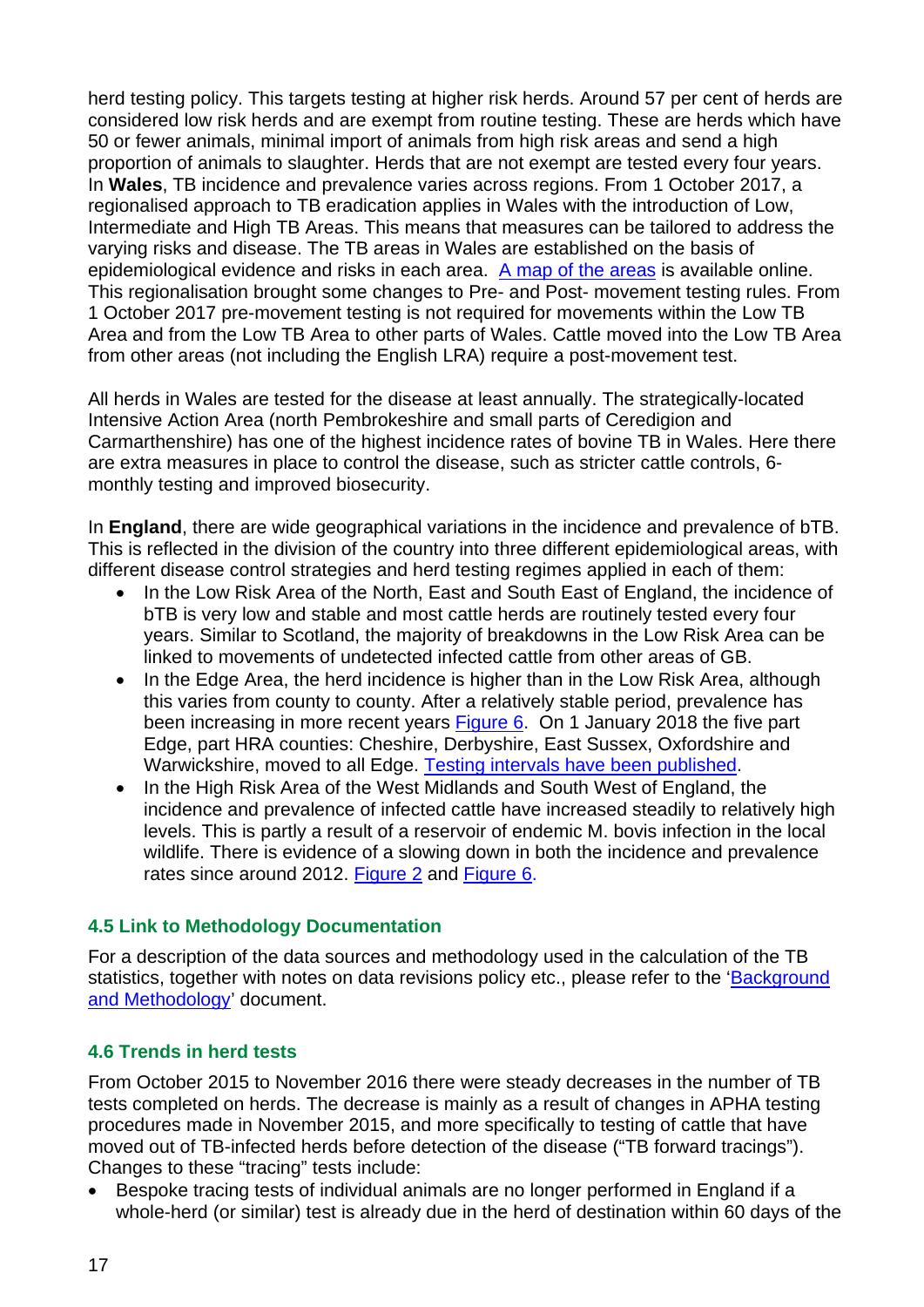tracing test date, and in Wales if the tracing test is due within the existing herd test window.

• Combining multiple tracing tests for a herd where the traced cattle originate from more than one holding and where test deadlines are within a one month period. Such tests were previously counted separately.

<span id="page-17-0"></span>TB tracing tests are included in the "Herd tests" and the "Total cattle tests" measures and these changes are thought to account for much of the decrease in the herd test measures.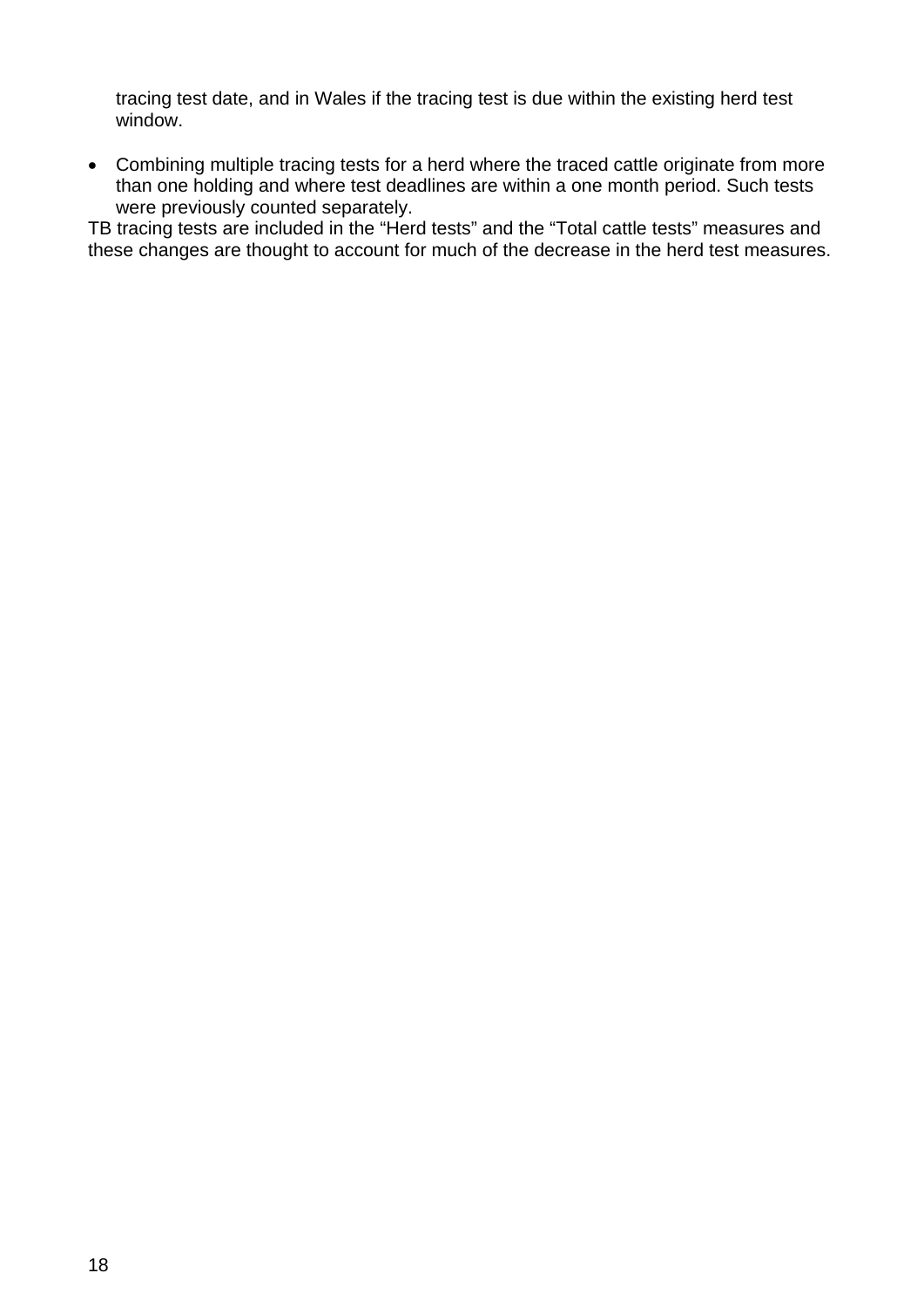## <span id="page-18-0"></span>**Annex 1 - Background Information on Bovine Tuberculosis**

#### <span id="page-18-1"></span>**What is bovine tuberculosis?**

Bovine tuberculosis (bTB) is a chronic infectious disease of cattle. The risk bTB poses to human health is low, largely due to milk pasteurisation. The disease is detected either on farms (through mandatory skin tests of cattle herds for bTB at regular intervals) and at slaughterhouses (through post-mortem meat inspection of cattle carcases).

#### <span id="page-18-2"></span>**What are the impacts of bTB?**

Bovine TB presents serious challenges to the food and farming industries and has economic and social impacts. The economic costs of a bTB breakdown are shared by farmers and government.

Defra and Welsh Government commissioned research was published on 28 August 2020 on the financial impact of TB on beef and dairy farmers. The [report](http://randd.defra.gov.uk/Default.aspx?Menu=Menu&Module=More&Location=None&ProjectID=19957&FromSearch=Y&Publisher=1&SearchText=se3139&SortString=ProjectCode&SortOrder=Asc&Paging=10#Description) shows the cost of a TB breakdown directly borne by cattle farms varies significantly, with a median value of around £6,600 across all farms in the survey. Across England and Wales median costs for herds of more than 300 cattle are around £18,600 whilst those for herds up to 50 cattle are around £1,700. Median costs for chronic breakdowns over 273 days are around £16,000.

Costs are incurred for a number of reasons:

- Cattle which are found (or are highly likely) to have bTB are slaughtered. This loses the farmer the value of the animal and its output. Government pays farmers compensation for slaughtered animals which is based on the market value of cattle.
- There are costs associated with testing animals for bTB. Farmers incur costs from gathering animals together, such as paying workers for their time, and government pays the vets' fees for carrying out tests on the herd (and in the event of a breakdown on herds in neighbouring farms).
- When an animal in a herd tests positive for the disease, the whole herd is put under movement restrictions until all the remaining animals are tested repeatedly with negative results. This presents costs to farmers, for example because they are unable to move their cattle to market or buy in replacements for animals that are slaughtered.

Other impacts of high bTB levels can include:

- Restrictions on international trade in cattle and cattle products.
- Significant stress amongst famers, their families and local communities. See for example [research report SE3120 for Defra, 2008.](http://randd.defra.gov.uk/Default.aspx?Menu=Menu&Module=More&Location=None&Completed=0&ProjectID=15201)
- The infection spilling over to domestic and wild animals. For example Broughan, J. M., Downs, S. H., Crawshaw, T. R., Upton, P. A., Brewer, J. & Clifto-Hadley, R. S. (2013) *Mycobacterium bovis* infections in domesticated non-bovine mammalian species. Part 1: review of epidemiology and laboratory submissions in Great Britain 2004-2010. *Veterinary Journal* **198**, 346-35.

#### <span id="page-18-3"></span>**Additional information on bovine TB**

More information on bovine TB in Great Britain can be found online for [England,](https://www.gov.uk/government/policies/bovine-tuberculosis-bovine-tb) [Wales](https://gov.wales/bovine-tb) and [Scotland.](http://www.gov.scot/Topics/farmingrural/Agriculture/animal-welfare/Diseases/disease/tuberculosis)

[The TB hub](http://www.tbhub.co.uk/) contains practical advice for farmers on dealing with bovine TB on their farm, covering everything from biosecurity measures to understanding trading rules.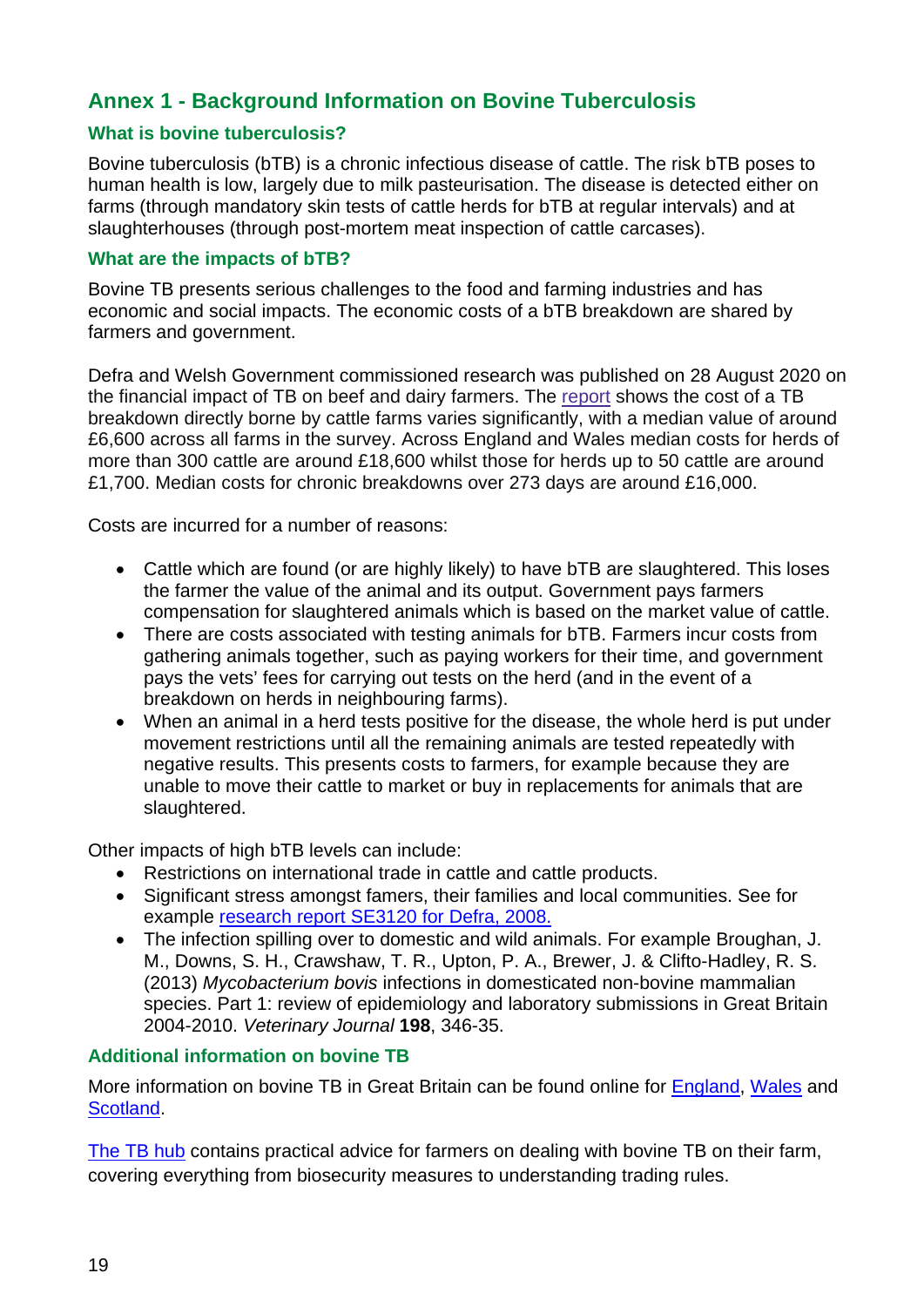# <span id="page-19-0"></span>**Annex 2 - Glossary of key terms**

## <span id="page-19-1"></span>**Definitions of common terms in this release**

| <b>Term</b>                         | <b>Description</b>                                                                                                                                                                                                                                                                                                                                                                                                                                                                                                                                                                                                                                                                                                              |
|-------------------------------------|---------------------------------------------------------------------------------------------------------------------------------------------------------------------------------------------------------------------------------------------------------------------------------------------------------------------------------------------------------------------------------------------------------------------------------------------------------------------------------------------------------------------------------------------------------------------------------------------------------------------------------------------------------------------------------------------------------------------------------|
| <b>Bovine</b><br>tuberculosis (bTB) | Bovine tuberculosis is caused by the bacterium Mycobacterium bovis<br>(M. bovis). Cattle are the natural host of the bacterium. Many other<br>species, including wildlife such as badgers and less commonly deer,<br>are also susceptible to M. bovis and can develop TB and transmit the<br>infection to other species.                                                                                                                                                                                                                                                                                                                                                                                                        |
| <b>Breakdown</b>                    | A breakdown is the term used to describe the occurrence in a herd of<br>at least one animal with a positive reaction to the skin test, or the<br>identification of M. bovis in an animal with TB lesions detected at<br>routine slaughter. The affected herd is then placed under restrictions<br>and loses its Officially TB Free (OTF) status.                                                                                                                                                                                                                                                                                                                                                                                |
| <b>Direct Contact</b><br>(DC)       | An animal in an OTFW incident that, although not a test reactor, was<br>considered to have been exposed to Mycobacterium bovis and<br>compulsorily slaughtered.                                                                                                                                                                                                                                                                                                                                                                                                                                                                                                                                                                 |
| <b>Inconclusive</b><br>reactor (IR) | An animal showing a positive reaction to bovine tuberculin that was<br>not strong enough for it to be deemed a reactor. Such animals are<br>usually isolated and subjected to a second skin test after 60 days,<br>unless removed earlier as DCs or IFN-y test reactors or voluntarily<br>slaughtered by their owner.                                                                                                                                                                                                                                                                                                                                                                                                           |
| <b>Headline herd</b><br>incidence   | The incidence of a disease is the disease occurrence in new cases in<br>a defined population over a designated time period. The National<br>Statistics use new herd incidents per 100 herd years at risk of<br>infection during the year as herd incidence definition. Herds which<br>were previously OTF but either had cattle that reacted to a tuberculin<br>test or had a tuberculous animal disclosed by routine meat inspection<br>at slaughter, during the 12 months ending the date shown, divided by<br>the amount of time herds tested during that period were unrestricted<br>and at risk of infection. Figures for Wales include incidents where<br>OTF status has been withdrawn for epidemiological reasons only. |
| Herd-years at risk                  | The sum of the time (days, months or years) herds in the population<br>are unrestricted and are therefore at risk of a new incident, among the<br>group of herds that have had a herd-level test during the period of<br>interest.                                                                                                                                                                                                                                                                                                                                                                                                                                                                                              |
| <b>Time at risk</b>                 | Time spent not under restriction and at risk of having bTB during the<br>observation period.                                                                                                                                                                                                                                                                                                                                                                                                                                                                                                                                                                                                                                    |
| <b>Prevalence</b>                   | The prevalence of a disease is the disease presence in a defined<br>population (at animals or herd level) in a designated time.                                                                                                                                                                                                                                                                                                                                                                                                                                                                                                                                                                                                 |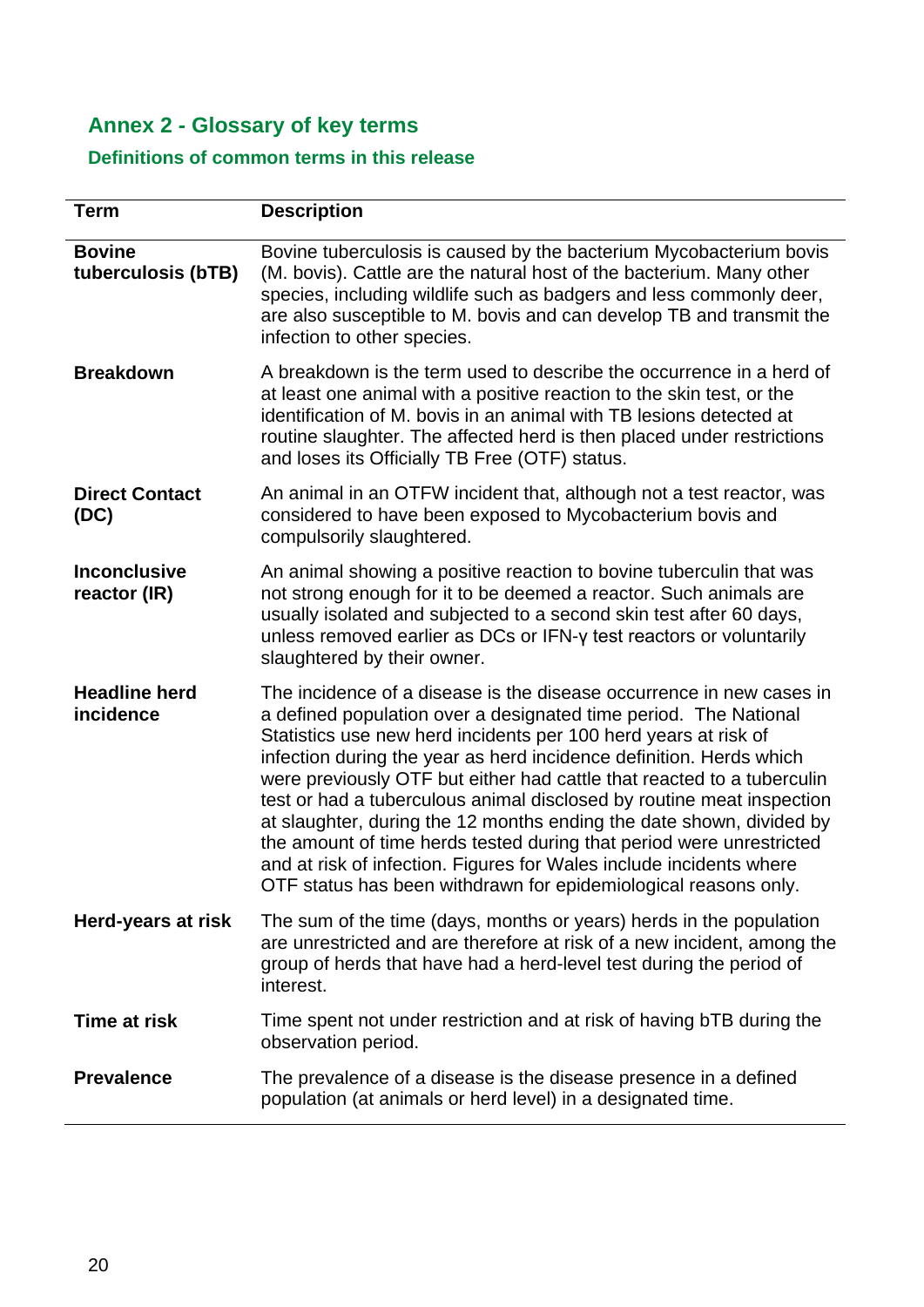<span id="page-20-0"></span>

| <b>Term</b>                                                                      | <b>Description</b>                                                                                                                                                                                                                                                                                                                                                                                                                                                                                                                             |
|----------------------------------------------------------------------------------|------------------------------------------------------------------------------------------------------------------------------------------------------------------------------------------------------------------------------------------------------------------------------------------------------------------------------------------------------------------------------------------------------------------------------------------------------------------------------------------------------------------------------------------------|
| <b>Herd prevalence</b>                                                           | Herds which were not officially TB-free (i.e. herds under movement<br>restrictions with OTF status suspended or withdrawn) due to a TB<br>incident, at the end of the period as percentage of the number of<br>herds registered on the APHA's Sam (computer) system.                                                                                                                                                                                                                                                                           |
| <b>High Risk Area</b><br>(HRA) of England                                        | In the West Midlands and the South West of England, the incidence<br>and prevalence of infected cattle have increased steadily to relatively<br>high levels. This is partly a result of a reservoir of endemic M. bovis<br>infection in the local wildlife. Herds are tested for bTB annually. 2020<br>intervals and a map of GB TB areas are published online.                                                                                                                                                                                |
| <b>Edge Area of</b><br><b>England</b>                                            | In the Edge Area herd incidence is higher than in the Low Risk Area,<br>although this varies from county to county. Herds are tested for bTB<br>annually or every six months. The Edge boundary was updated in<br>January 2018 to include the parts of the counties of Derbyshire,<br>Warwickshire, Oxfordshire, East Sussex and Cheshire that had been<br>designated HRA. It also spans Nottinghamshire, Leicestershire,<br>Northamptonshire, Buckinghamshire and Hampshire. 2020 intervals<br>and a map of GB TB areas are published online. |
| <b>Low Risk Area</b><br>(LRA) of England                                         | North, East and parts of South East of England, the incidence of bTB<br>is very low and stable and most cattle herds are routinely tested every<br>four years. Similar to Scotland, the majority of breakdowns in the Low<br>Risk Area can be linked to movements of undetected infected cattle<br>from other areas of GB. 2020 intervals and a map of GB TB areas are<br>published online.                                                                                                                                                    |
| <b>Officially bovine</b><br>tuberculosis free<br>herd status<br>suspended (OTFS) | Incidents where OTF status was suspended because of reactors in<br>the herds, but post-mortem evidence of TB is not detected. The status<br>remains suspended until further herd tests confirm no infection<br>remains on the farm. Figures for Wales include incidents where OTF<br>status has been withdrawn for epidemiological reasons only.                                                                                                                                                                                               |
| <b>Officially bovine</b><br>tuberculosis free<br>herd status<br>withdrawn (OTFW) | Incidents where OTF status was withdrawn from the herd due to the<br>detection of lesions typical of TB during post-mortem examination of<br>one or more test reactors or inconclusive reactors, or where samples<br>from one or more reactor, inconclusive reactor or a slaughterhouse<br>case produce positive culture results for Mycobacterium bovis.<br>Figures for Wales do not include incidents where OTF status has<br>been withdrawn for epidemiological reasons only. These are currently<br>included within the OTFS figures.      |
| <b>Officially TB Free</b><br>(OTF) status of a<br>country or region              | "OTF Status" takes its meaning from European law: for a region or<br>Member State of the EU to be considered to be OTF the annual<br>incidence of herds with confirmed M. bovis infection must not have<br>exceeded 0.1% and at least 99.9% of the herds within it must have<br>been free from bTB at the end of the year for at least six consecutive<br>years.                                                                                                                                                                               |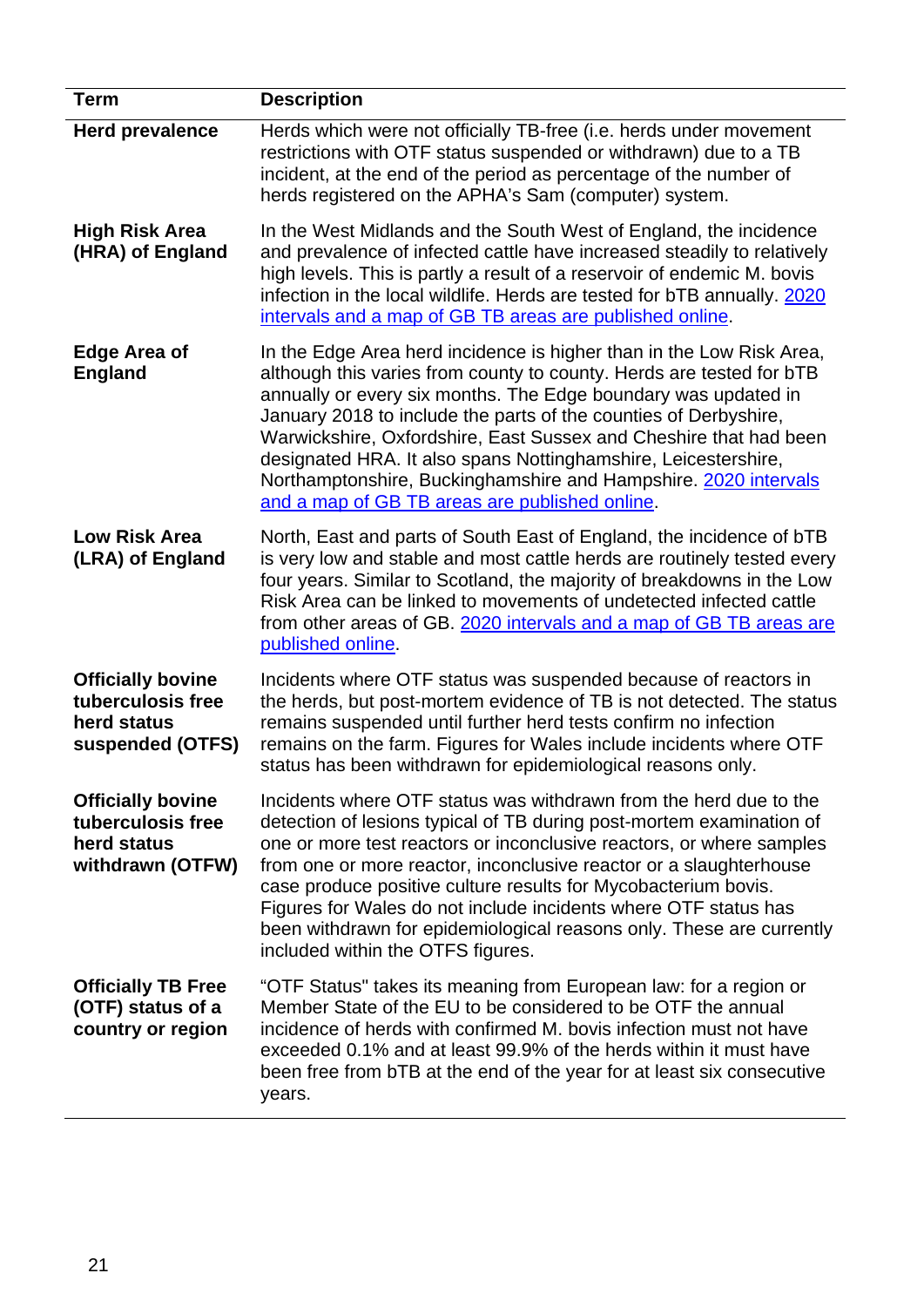<span id="page-21-1"></span>

| <b>Term</b>                                                   | <b>Description</b>                                                                                                                                                                                                                                                                                                                                                                                                                                                                                                    |
|---------------------------------------------------------------|-----------------------------------------------------------------------------------------------------------------------------------------------------------------------------------------------------------------------------------------------------------------------------------------------------------------------------------------------------------------------------------------------------------------------------------------------------------------------------------------------------------------------|
| Single intradermal<br>comparative<br>cervical test<br>(SICCT) | The tuberculin skin test: if tuberculin (a purified sterile cocktail of<br>proteins derived from M. bovis cultures) is injected into the skin of an<br>animal infected with M. bovis, this will cause a localised allergic<br>reaction characterised by temporary swelling of the skin, which is<br>measured 72hrs after the injection. The principle is very similar to the<br>skin tests for TB in humans.                                                                                                          |
| <b>Gamma interferon</b><br>test (IFN- $\gamma$ or gIFN)       | Laboratory-based blood test approved as an ancillary diagnostic tool<br>that measures the release of y-IFN in whole blood cultures stimulated<br>with tuberculin.                                                                                                                                                                                                                                                                                                                                                     |
| 24 or 23 -month<br>moving average<br>centred                  | The moving average line has been included in the charts to help<br>identify trends with seasonality smoothed. The centred 24-month<br>moving average has been calculated as the average of the values for<br>the quarter and the previous 3 quarters and subsequent 4 quarters,<br>giving each quarter equal weight. The centred 23-month moving<br>average has been calculated as the average of the values for the<br>month and the previous 11 months and subsequent 11 months, giving<br>each month equal weight. |

### <span id="page-21-0"></span>**Further information**

A more detailed description of measures is included in the **Background and Methodology** [document.](http://www.gov.uk/government/statistics/data-and-methodology)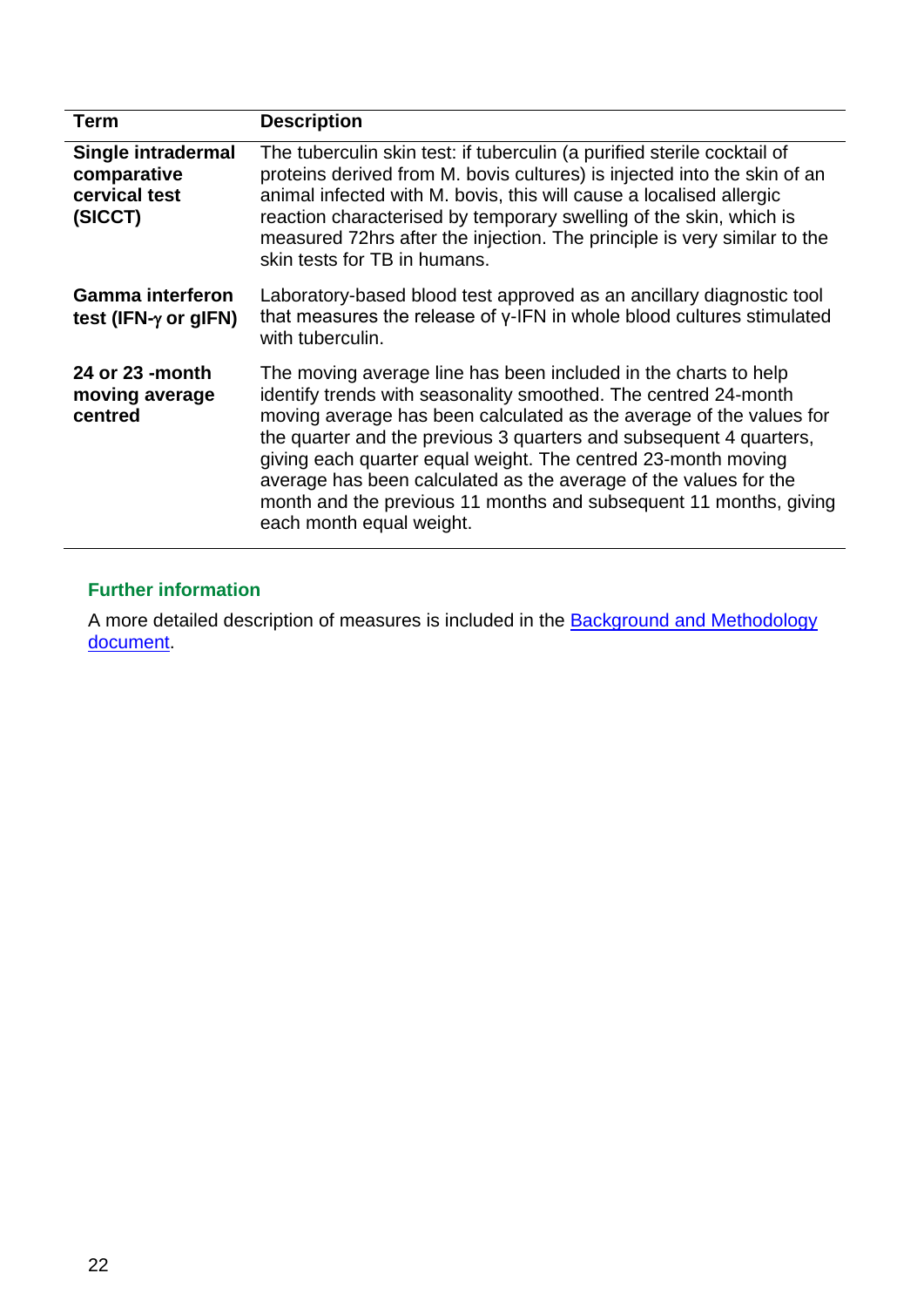## <span id="page-22-0"></span>**Annex 3 - England County mapping within regions**

### **Description of table**

English county data is published in 3 spreadsheets corresponding to their risk area. [Table](#page-22-1) 7 shows the mapping of county to TB risk area and the former TB statistics region that is no longer used.

| County                          | <b>TB Risk Area</b> | <b>Former TB Stats</b> |
|---------------------------------|---------------------|------------------------|
|                                 |                     | Region                 |
| Avon                            | High                | <b>South West</b>      |
| <b>Bedfordshire</b>             | Low                 | South East             |
| <b>Berkshire</b>                | Edge                | <b>South East</b>      |
| Buckinghamshire                 | Edge                | South East             |
| Cambridgeshire                  | Low                 | <b>South East</b>      |
| Cheshire                        | Edge                | <b>North</b>           |
| Cleveland                       | Low                 | <b>North</b>           |
| Cornwall                        | High                | South West             |
| Cumbria                         | Low                 | <b>North</b>           |
| Derbyshire                      | Edge                | <b>Midlands</b>        |
| Devonshire                      | High                | <b>South West</b>      |
| <b>Dorset</b>                   | High                | South West             |
| Durham                          | Low                 | <b>North</b>           |
| <b>East Sussex</b>              | Edge                | South East             |
| <b>East Yorkshire</b>           | Low                 | <b>North</b>           |
| Essex                           | Low                 | <b>South East</b>      |
| Gloucestershire                 | High                | South West             |
| <b>Greater London</b>           | Low                 | South East             |
| <b>Greater London - East</b>    | Low                 | South East             |
| <b>Greater Manchester</b>       | Low                 | <b>North</b>           |
| Hampshire                       | Edge                | <b>South East</b>      |
| <b>Hereford &amp; Worcester</b> | High                | <b>Midlands</b>        |
| <b>Hertford</b>                 | Low                 | <b>South East</b>      |
| Isle of Wight                   | Low                 | South East             |
| <b>Isles of Scilly</b>          | Low                 | South West             |
| Kent                            | Low                 | South East             |
| Lancashire                      | Low                 | <b>North</b>           |
| Leicester                       | Edge                | Midlands               |
| Lincolnshire                    | Low                 | <b>Midlands</b>        |
| Merseyside                      | Low                 | <b>North</b>           |
| <b>Norfolk</b>                  | Low                 | <b>South East</b>      |
| North Yorkshire                 | Low                 | <b>North</b>           |
| Northamptonshire                | Edge                | Midlands               |
| Northumberland                  | Low                 | <b>North</b>           |
| Nottinghamshire                 | Edge                | <b>Midlands</b>        |
| Oxfordshire                     | Edge                | South East             |
| Shropshire                      | High                | <b>Midlands</b>        |
| Somerset                        | High                | <b>South West</b>      |
| <b>South Yorkshire</b>          | Low                 | <b>North</b>           |
| Staffordshire                   | High                | Midlands               |

#### <span id="page-22-1"></span>**Table 7 England County Structure**